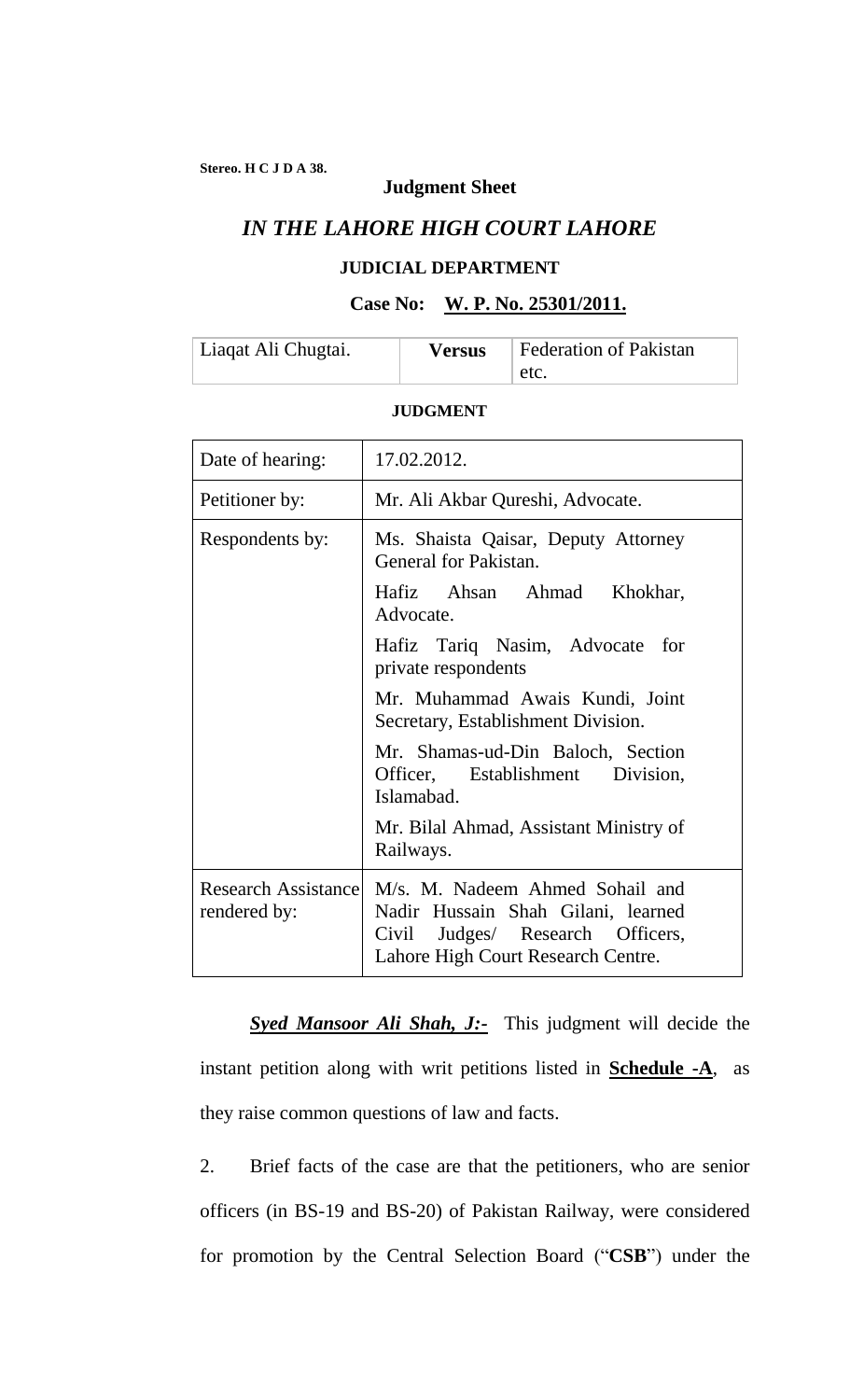Revised Promotion Policy dated 24.10.2007 **("Policy")** for the following posts:

|                | Sr. no. Name of the Petitioner<br>grade | W. P. No.   | Considered for promotion to<br>the post of:                                     |
|----------------|-----------------------------------------|-------------|---------------------------------------------------------------------------------|
| 1              | Liaqat Ali Chugtai                      | 25301/2011. | <b>Chief Mechanical Engineer</b><br>$(BS-20)$                                   |
| 2              | Syed Hassan                             | 25300/2011. | <b>Chief Mechanical Engineer</b><br>$(BS-20)$                                   |
| 3              | Muhammad Nawaz                          | 25299/2011. | <b>Chief Mechanical Engineer</b><br>$(BS-20)$                                   |
| $\overline{4}$ | Imtiaz Hussain Rizvi                    | 26541/2011. | Railways Transportation<br>(Traffic) and Commercial<br>Group from BS20 to BS 21 |
| 5              | Ahsan Mehmood Mian                      | 25302/2011. | Additional General Manager/<br>Passenger (BS-21)                                |

3. According to the Policy, CSB is to award marks to the officers, under consideration, out of a total of 15 marks, in addition to the marks already tabulated in the following manner:

| Sr. No.        | Factor                                                         | Remarks |
|----------------|----------------------------------------------------------------|---------|
| $\mathbf{1}$   | Quantification of PERs relating to present grade<br>$-$ @ 60 % | 70%     |
|                | previous grades - $@$ 40%                                      |         |
| $\overline{2}$ | Training Evaluations reports in ratio of<br>$60\% : 40\%$      | 15%     |
| 3              | <b>Evaluation by CSB</b>                                       | 15%     |
|                | Total                                                          | 100%    |

According to the Policy the threshold marks or Aggregate Marks of Efficiency Index for promotion to BS-20 and BS-21 are as under:

| $Sr. \#$ | <b>Basic Pay Scale</b> | Aggregate Marks of<br><b>Efficiency Index</b> |
|----------|------------------------|-----------------------------------------------|
| DI.      | $BS-20$                | 70 MARKS                                      |
| 92.      | $BS-21$                | 75 MARKS                                      |

4. In the present cases, CSB awarded the following marks to the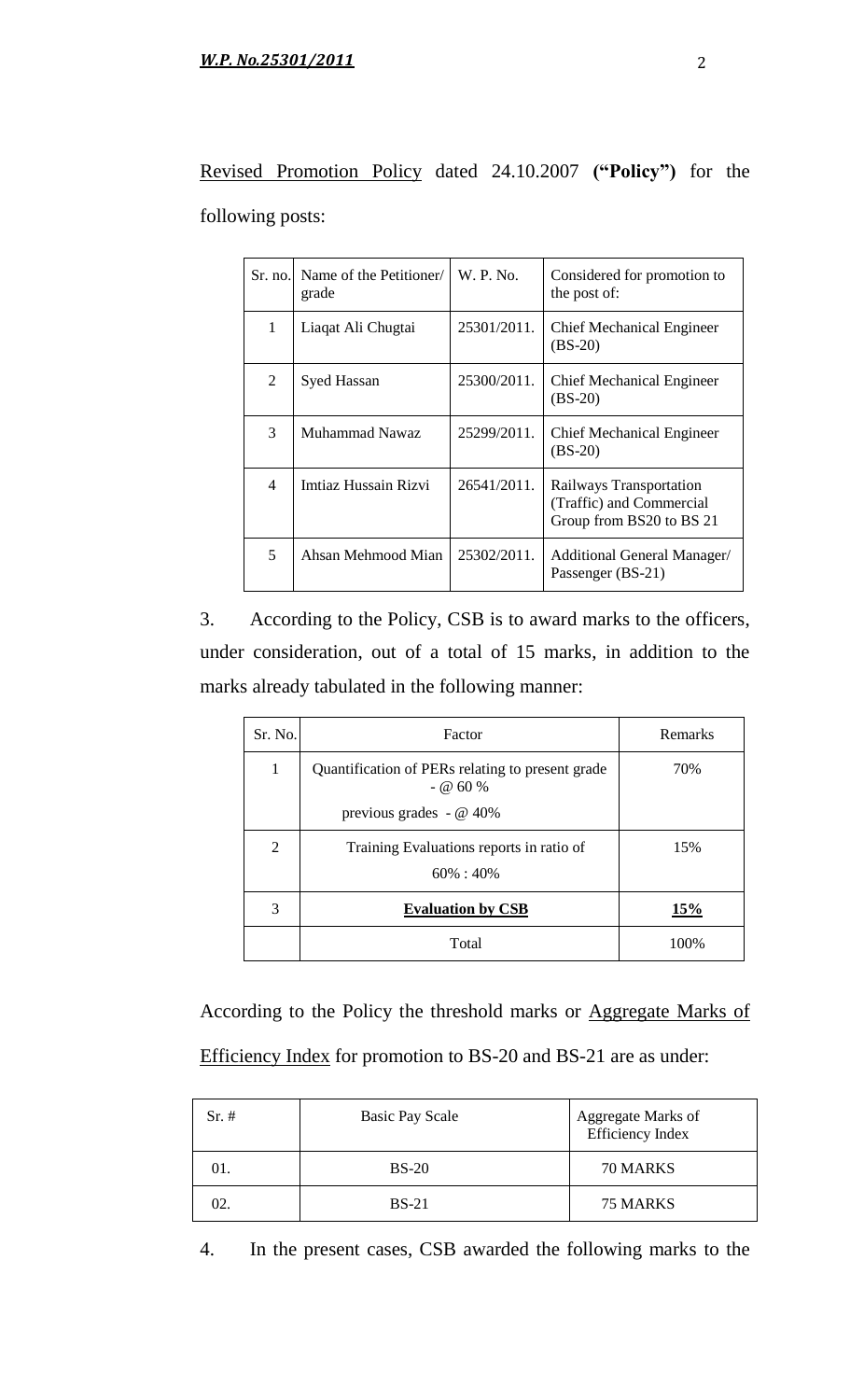| $Sr. \#$         | Name of Officer              | Marks out of 15 | <b>Reasons</b>                                                           |
|------------------|------------------------------|-----------------|--------------------------------------------------------------------------|
| $01$ .           | Liaqat Ali Chughtai          |                 | Reputed to be known<br>corrupt and dishonest                             |
| 02.              | <b>Syed Hassan</b>           |                 | Reputed to be Corrupt.<br>Incompetent                                    |
| 03.              | Muhammad Nawaz               |                 | Reputed to be know<br>corrupt and dishonest.                             |
| 04.              | Syed Imtiaz Hussain<br>Rizvi | $\overline{2}$  | Known dead corrupt                                                       |
| 0.5 <sub>1</sub> | Ahsan Mahmood Mian           | $\overline{2}$  | Known to be corrupt.<br>Incompetent. Not fit to hold<br>senior position. |

petitioners on the basis of the reasons recorded hereunder:-

As a result the petitioners were superseded because their marks did not add up to meet the minimum requirement of Aggregate Marks of Efficiency Index mentioned above.

5. The grievance of the petitioners is two fold: First, the award of 15 marks by CSB is not based on any structured objective criteria. Second, the process of evaluation adopted by CSB lacks due process and fairness, in as much as, opinions and personal impressions, of some of the Members of CSB, adverse to the interest of the petitioners have been relied upon by the CSB without adequate disclosure of the same to the petitioners and without affording them an opportunity to defend themselves. This has also resulted in abuse and failure of discretion exercised by CSB in awarding the marks to the petitioners.

6. It is vehemently submitted that the REASONS recorded in the Minutes of the Board, reproduced above, against the petitioners have no nexus with the record (service dossier) placed before the CSB, in as much as, there is no document in the dossier that can even remotely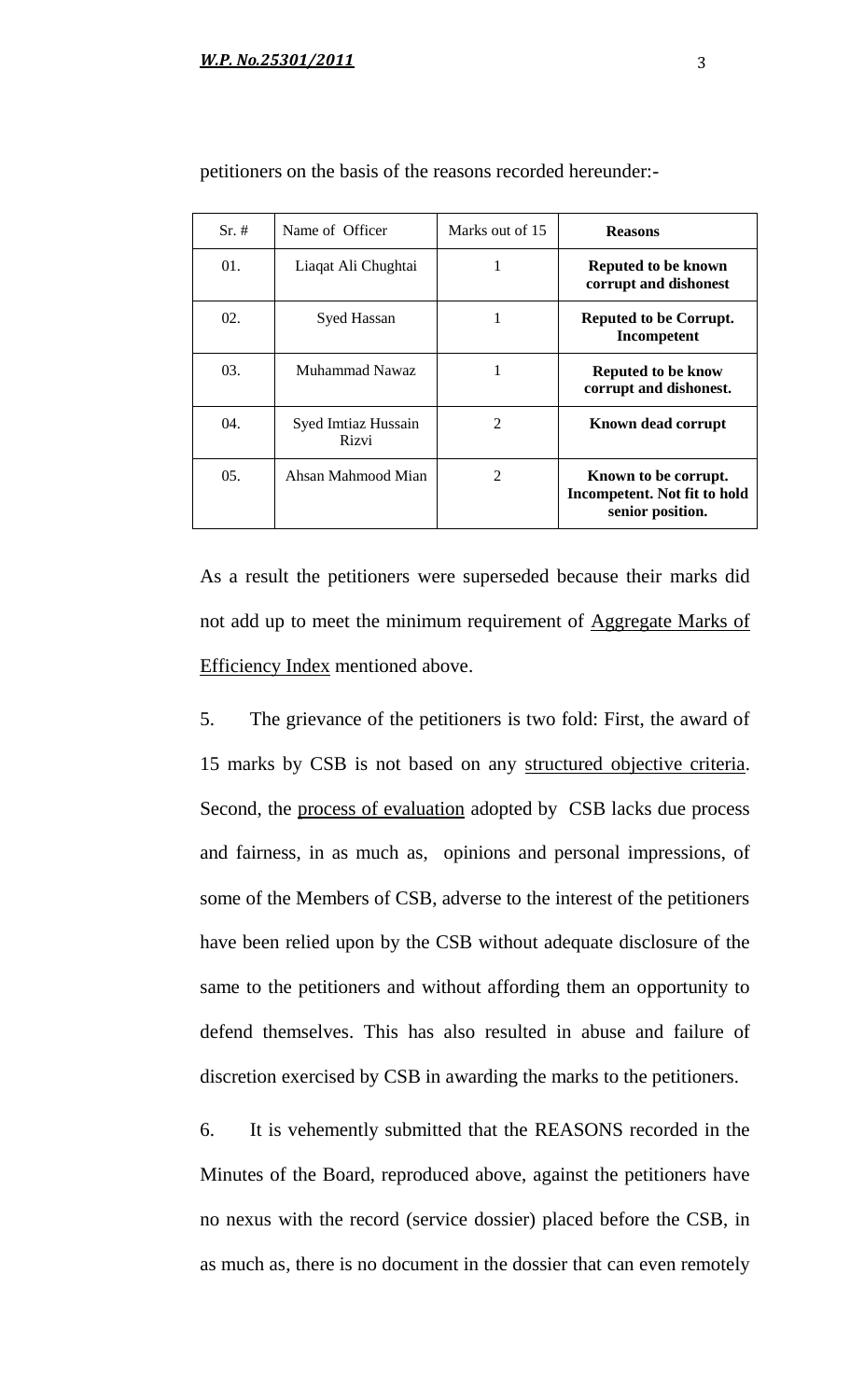establish that the petitioners are *"corrupt"* or *"incompetent."*

7. Learned Deputy Attorney General for Pakistan representing the Establishment Division raised preliminary objection that the present petition is not maintainable under Article 212 of the Constitution and placed reliance on *Khalid Mahmood Wattoo vs. Government of Punjab and others* **(1998 SCMR 2280)**. He went on to say that the courts have in the past refrained from interfering in the subjective assessments/ opinions of the Central Selection Board and relied upon *Dr. Omer Farooq Zain vs. Bahauddin Zakariya University, Multan through Vice-Chancellor and 6 others* (**2008 PLC (C.S.) 1012)** and *Dr. Mir Alam Jan vs. Dr. Muhammad Shahzad and others* **(2008 SCMR 960)** besides unreported judgments of this court and the Islamabad High Court i.e., W.P. no. 9703/2009 (dated 2-4-2010), W.P. no. 7677/2011 (15-6-2011), W.P. 1152/2011 (dated 22-6-2011) and W.P. no. 603/2009 (1-7-09) in support of this submission.

8. On merits learned Deputy Attorney General referred to the Minutes of the Meeting of Central Selection Board held on 23rd, 24<sup>th</sup> September and  $3<sup>rd</sup>$  October, 2011, whereby a criteria was developed for award of 15 marks by the Central Selection Board and submits that the said criteria is fair and transparent. Learned Deputy Attorney General categorically submitted that the reasons given in the recommendations whereby the petitioners have been declared to be corrupt or incompetent is based on the opinion of one of the Members of the Central Selection Board and is not borne out from the dossier of the petitioners placed before the CSB. This fact has also been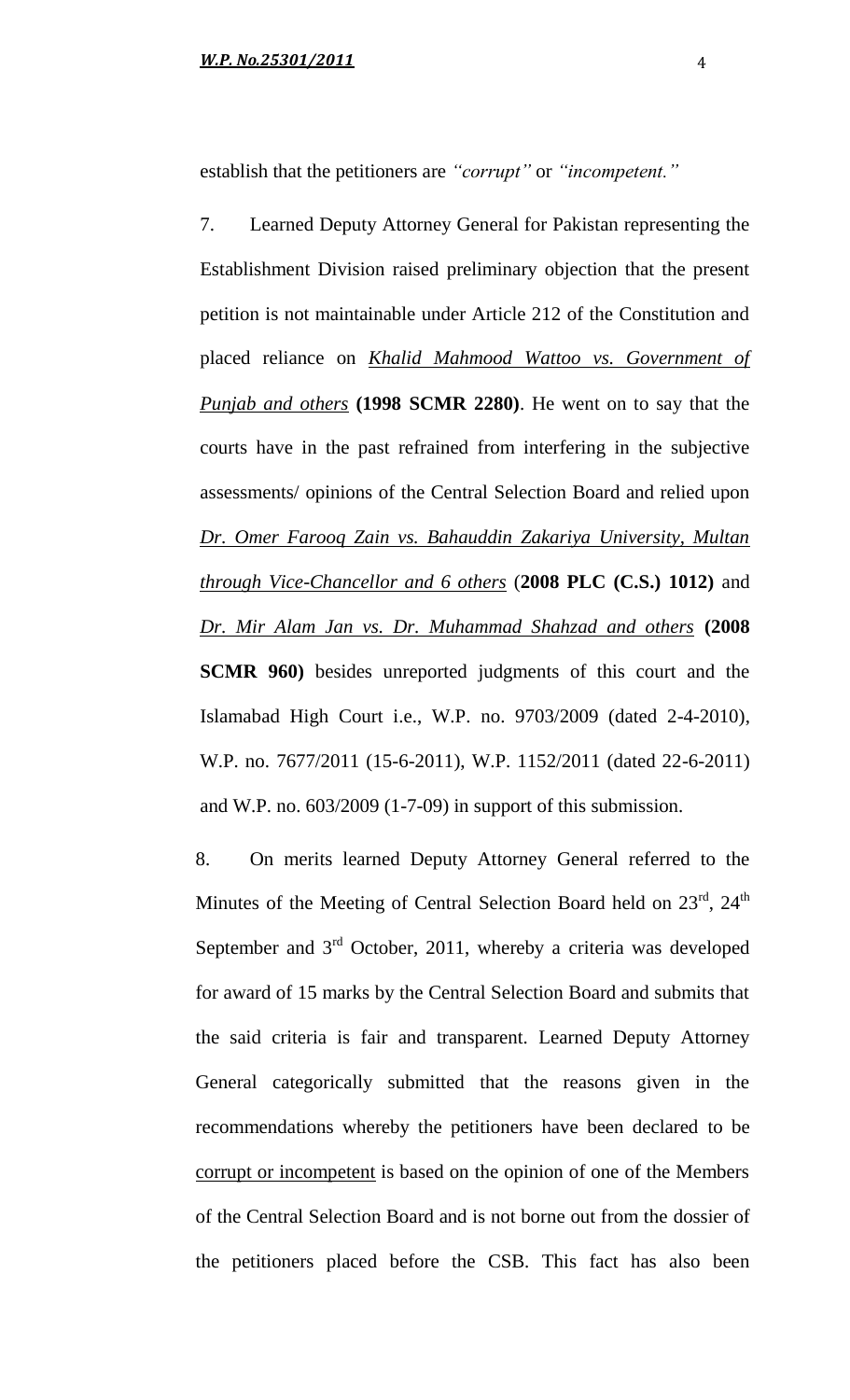confirmed by the representatives of the respondents namely: M/s. Muhammad Awais Kundi, Joint Secretary, Establishment Division, Shamas-ud-Din Baloch, Section Officer, Establishment Division, Islamabad and Bilal Ahmad, Assistant Ministry of Railways.

9. Learned counsel for respondent Pakistan Railways submits that the Service Dossier prepared for Central Selection Board by the Pakistan Railways carries the *Performance Evaluation Reports* **("PERs")** spanning over several years and the *Training Evaluation Reports*. He submits that there is no finding in these Reports that could remotely lead the CSB to arrive at reasons recorded in the impugned minutes/decision of the CSB. He submitted that the reasons and the consequent marks awarded to the petitioners are based on personal opinion of the Members of the Board (most probably the erstwhile Secretary Railways, who was then the Member of  $CSB<sup>1</sup>$ ).

10. Learned counsel for the private respondents i.e., officers who have been promoted, submits that total score of the petitioners in *Performance Evaluation Reports* and the *Training Evaluation Reports* is below the prescribed threshold of 70 and 75 marks (as applicable), therefore, it is an exercise in futility to discuss the merits of the criteria framed or the award of 15 marks by CSB. Learned counsel referred to unreported order of this Court dated 15.06.2011 passed in W.P. No.7677/2011 in support of this contention.

11. Arguments heard, record perused.

l

 $1$  This is also borne out from letter dated 16.02.2012 written to the learned Deputy Attorney General for Pakistan by the Director Administration, Ministry of Railways, Government of Pakistan. (No.24/44-2/2011-AI).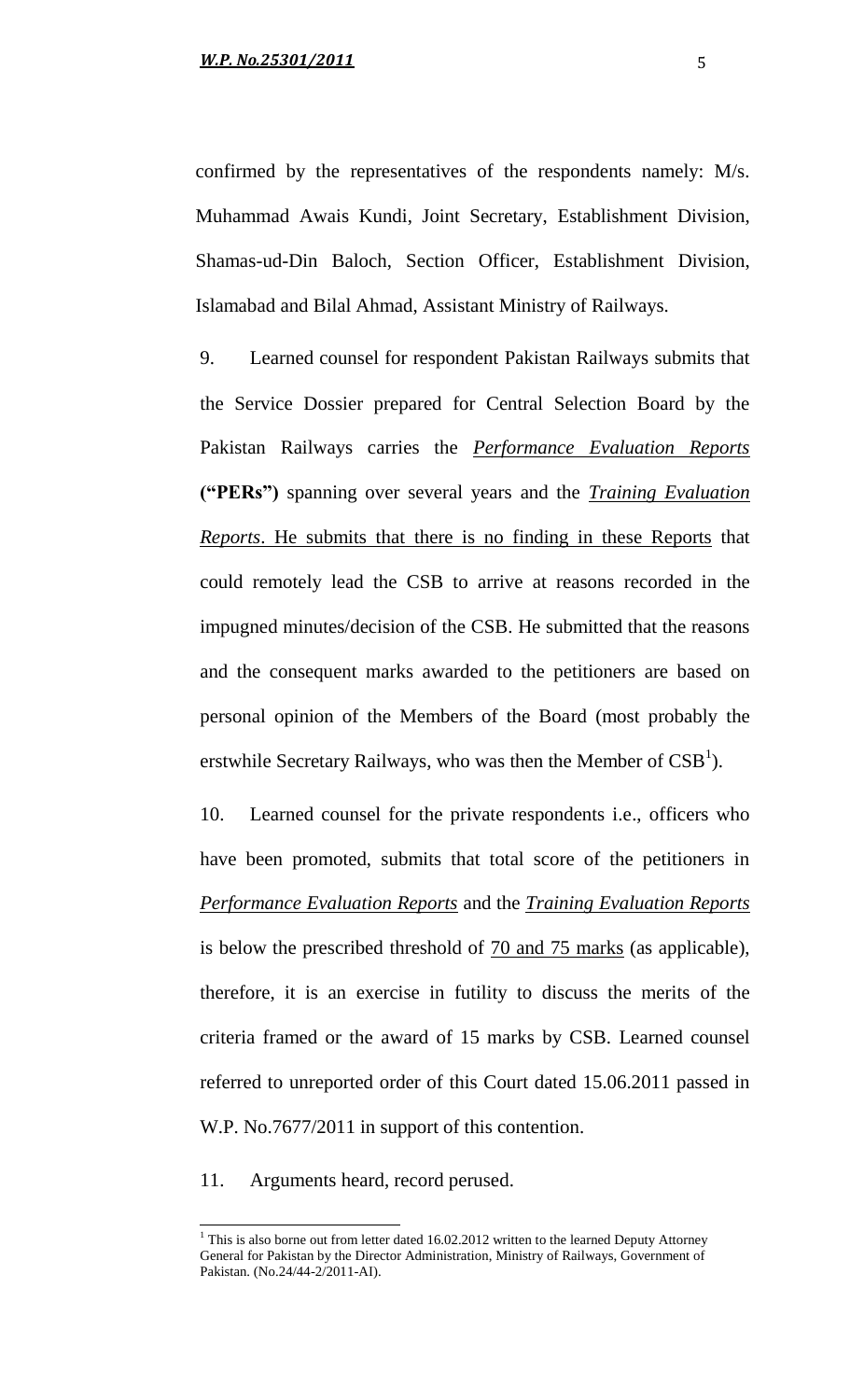12. These cases pertain to promotion of the petitioners to SELECTION posts in BS-20 and BS-21. Appointment through promotion to SELECTION posts is based on MERIT, which requires subjective assessment regarding "fitness" and "suitability" of the officers to the said post subject to their eligibility. The impugned decision of supersession of the petitioners by the CSB is, in effect, determination of their fitness for the posts in question. It is settled law that assessment of fitness and suitability are excluded from the ambit of the Services Tribunal under section 4 of the Federal Service Tribunals Act, 1974. Reliance for convenience is placed on *Mian Abdul Malik v. Dr. Sabir Zameer Siddiqui and 4 others,* **(1991 SCMR 1129)**, *Government of Punjab, through Secretary Health Department, Civil Secretariat, Lahore and another v. Dr. Aman-ul-Haq, M.S. District Headquarter, Gujranwala,* **(2000 PSC 599),** and *Mushtaq Hussain Shah v. Director, Food, Lahore Region and others*, **(1990 SCMR 1492)**. As a consequence, the bar contained under article 212 is not attracted to the present cases. The preliminary objection raised by the learned DAG is, therefore, over-ruled. On the objection whether this court can interfere in the subjective assessment of the CSB, it is observed that this is not the case here. It is not the subjective assessment of the CSB which is under challenge here but infact the process adopted by CSB in arriving at the said subjective assessment. It is now settled that subjective assessment by a public authority must rest on an open and transparent objective criteria. The subjectivity of CSB must filter through clearly defined parameters,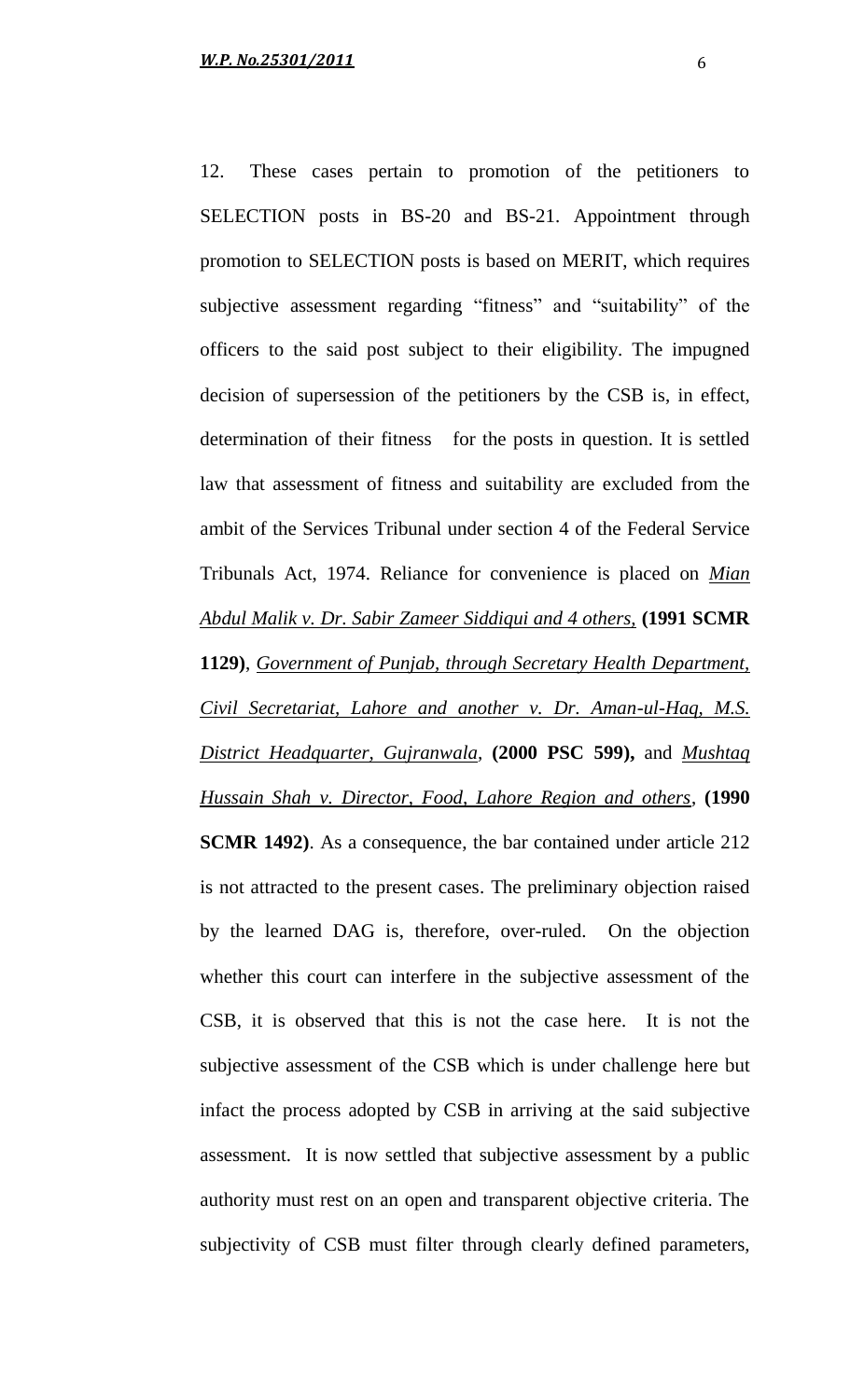criteria and standards. Subjective assessment does not empower or grant a license to a public authority to exercise discretion without first structuring it.

13. The objection by the learned counsel for the private respondents that as the petitioners have failed to meet the threshold marks of 70 or 75 respectively, the issue of CSB adopting an objective criteria or the process employed by CSB is irrelevant. This submission is without force for the reason that the marks awarded by CSB (out of a total of 15 marks) have to be added to the quantified marks of PERs and Training Evaluation Reports in order to tabulate the Aggregate Marks of Efficiency Index. Theoretically, for the sake of argument, if more marks were awarded to the petitioners (out of a total of 15 marks) they would have successfully crossed the threshold requirement and be promoted. The order of this court relied upon by the learned counsel turns on its own facts and is not relevant to issue in hand.

14. The legislative background relating to promotion to Selection post of BS-20 and BS-21 is as follows:-

- i. Section 9 (2) (a) of the **Civil Servants Act, 1973** provides that promotion to selection post shall be made on the basis of selection on **merit,** while sub-section (3) provides that the said promotion shall be made on the recommendation of a Selection Board constituted by the Federal Government.
- ii. Rules 7, 7-A and 8 of the **Civil Servants (Appointments, Promotions and Transfers) Rules, 1973** reiterate that promotion to BS-20 shall be made on the recommendation of the Selection Board and only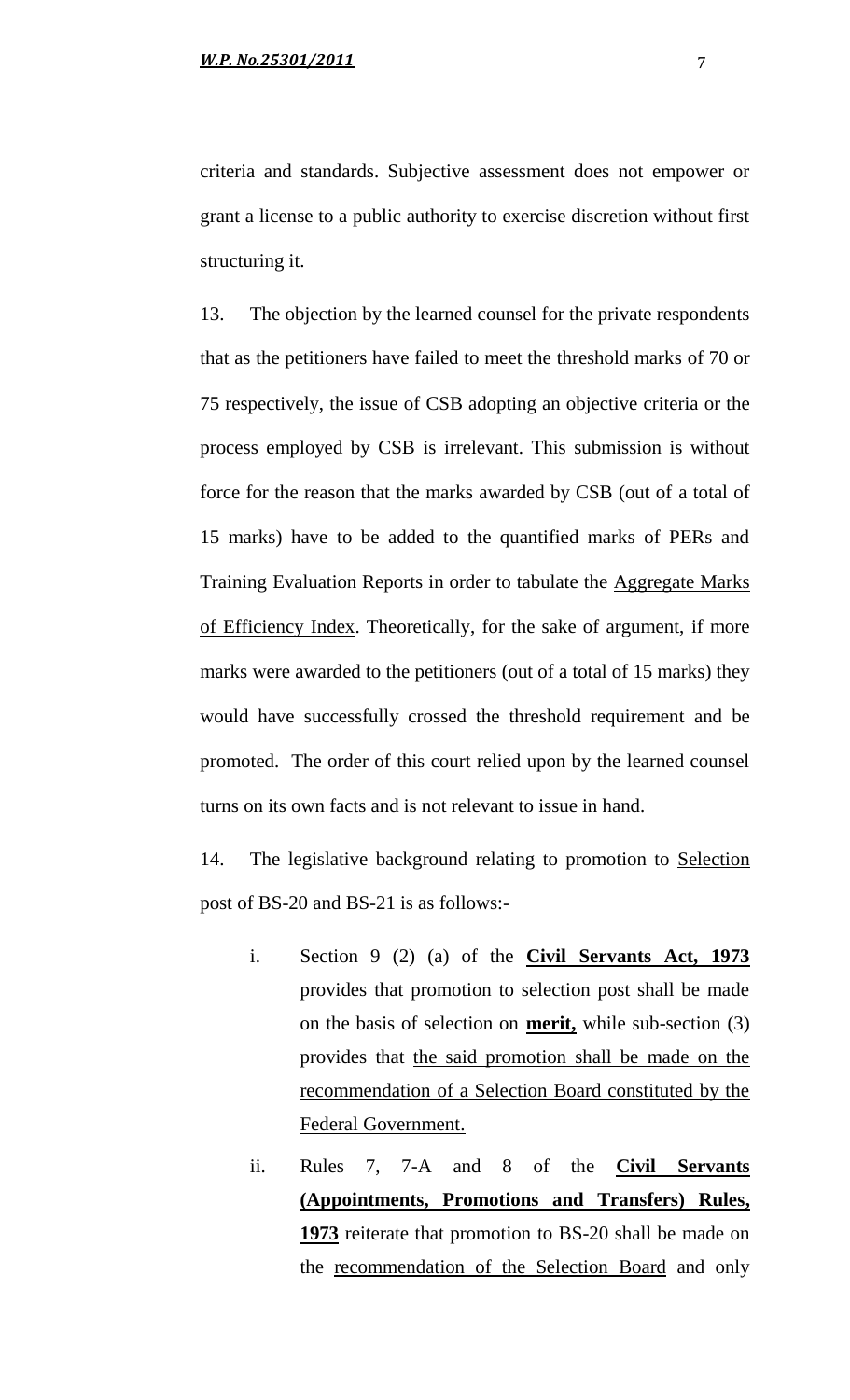such persons as possess the qualification and meet the conditions laid down for the purpose of promotion to a post shall be considered by the Central Selection Board.

iii. Preamble to the **Revised Promotion Policy (October, 2007)<sup>2</sup>** provides:

> "……….a comprehensive criteria for selection for promotion / deferment / super-session, which is measurable to the extent possible, comparable with regard to performance of each officer on the panel and is based on tangible record duly placed on the dossier and also re-defines discretion, of the members and the Boards and, to lay down as to how more objectivity can be brought in the recommendations of the Selection Board". *(emphasis supplied)*

iv. The Policy provides for **"Comprehensive Efficiency Index"** for promotion. The minimum threshold of marks for promotion to various scales is as follows:-

| <b>Basic Pay Scale</b> | <b>Aggregate Marks</b><br>of Efficiency Index |
|------------------------|-----------------------------------------------|
| $BS-20$                | 70                                            |
| $BS-21$                | 75                                            |

- v. Revised Promotion Policy provides that an officer meeting the Aggregate Marks of Efficiency Index cannot be superseded.
- vi. Clause 7 of the said Policy provides for Quantification of Performance Evaluation Reports ("PERs"), Training Evaluation and CSB evaluation. For the purpose of consideration by the CSB, PERs are to be quantified

<sup>&</sup>lt;sup>2</sup> Sr. No.162-A, Estata Code (Federal Government) which amends original Promotion Policy (October 1982)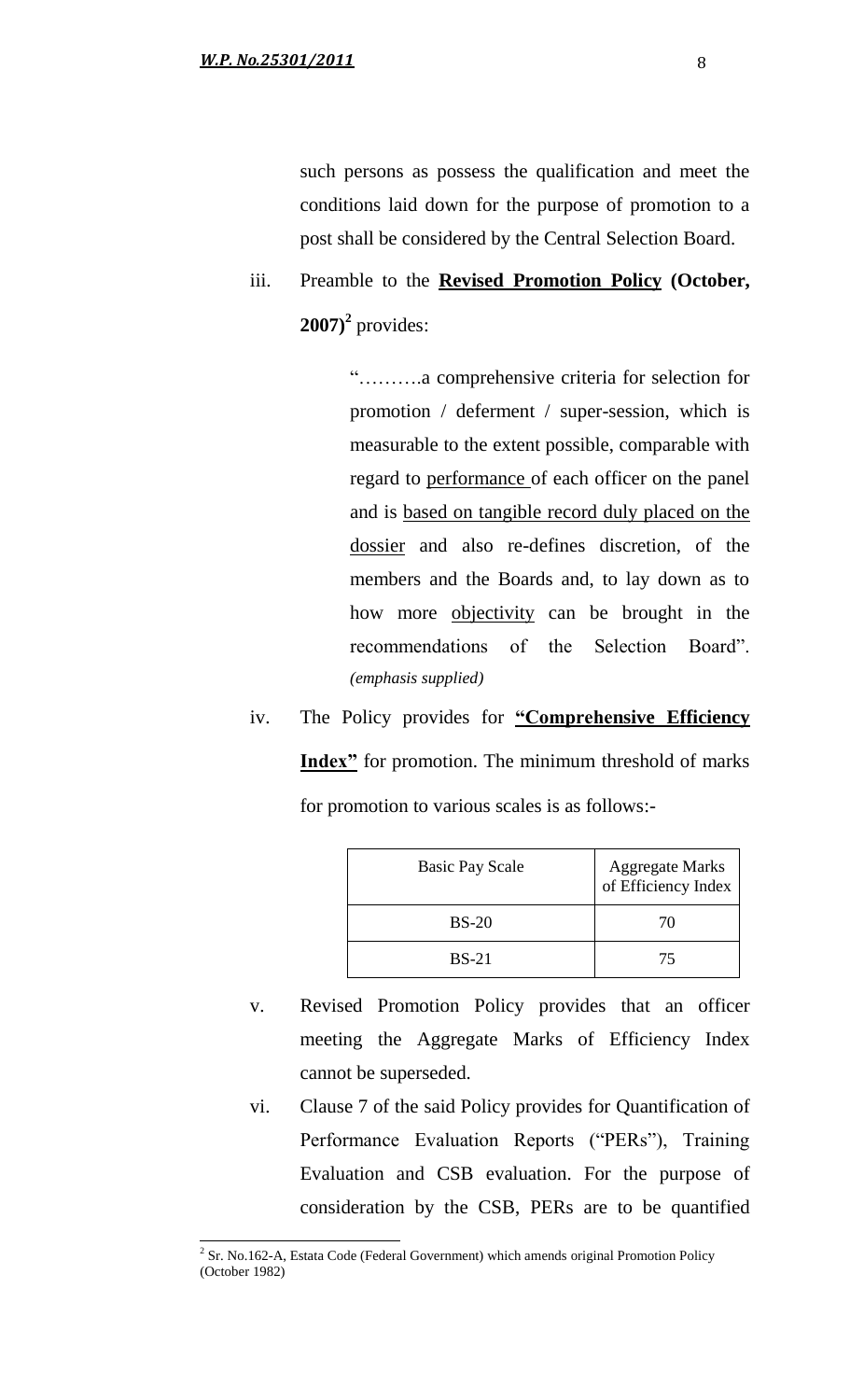according to the form given in the Addendum to the existing Promotion Policy.<sup>3</sup> The Policy allocates following marks for quantification of PERs/Training Evaluation Reports and CSB evaluation:

| Sr.~# | Factor                                                                                    | Remarks |
|-------|-------------------------------------------------------------------------------------------|---------|
| 1.    | Quantification of PERs relating<br>to present grade and previous<br>grades $@60\% : 40\%$ | 70%     |
| 2.    | Training Evaluations reports in<br>ratio of 60% : 40%                                     | 15%     |
| 3.    | <b>Evaluation by CSB</b>                                                                  | 15%     |
|       | Total                                                                                     | 100%    |

- vii. **Revised Guidelines with addendum for Central Selection Board**<sup>4</sup> provide under clause 4 "that posts in BS-20 are middle management posts. Field offices are generally headed by the officers in this scale. **It is, therefore, essential that in addition to the relevance of experience these officers must also have sufficient variety and width of experience…Variety of experience includes experience in the field, corporations, attached departments, different Ministries/Divisions**. *(emphasis supplied)*
- viii. For promotion to middle management posts (BS-20) a civil servant must fulfill the following requirements:-
	- (a) Qualifying Service Possessing 17 years service;
	- (b) Eligibility Threshold attain a minimum score of 70 marks;
	- (c) Qualifications as prescribed by relevant recruitment rules;
	- (d) Relevance of Experience;

<sup>&</sup>lt;sup>3</sup> Sr. No.162 and 163 of the Esta Code (Federal Government).

<sup>4</sup> Enclosure to Sr. No.163 of the Esta Code (Federal Government).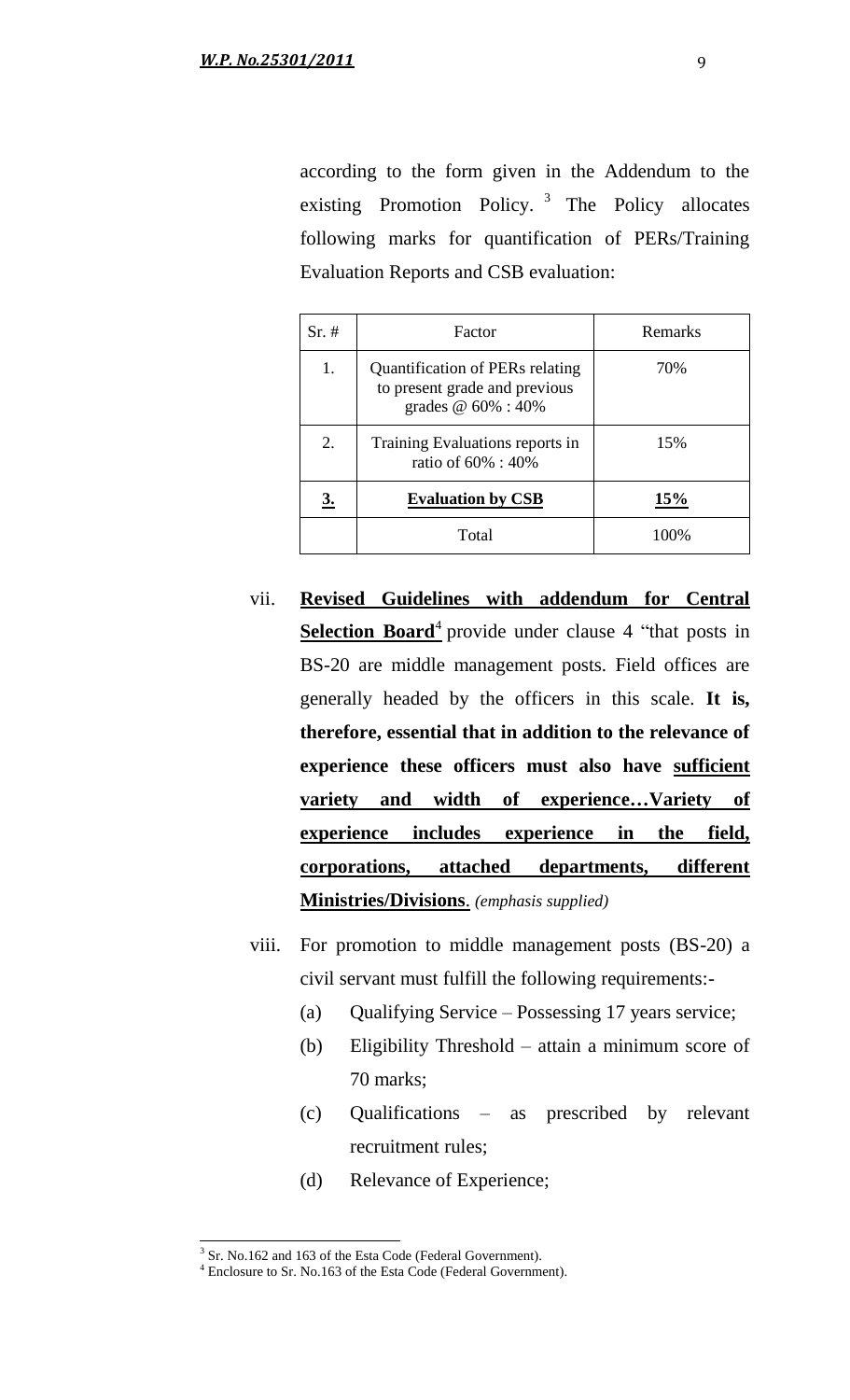- (e) "Quality and Output of Work" and "Integrity" marks calculated in accordance with the formula in the Addendum;
- (f) **Variety of Experience – the Selection Board should give due consideration to the nature of duties, duration and location of posts previously held by the officer. Depending on the post to be filled, an officer possessing well rounded experience should normally be preferred particularly if he has served with distinction in unattractive areas. While some exposure to a corporation, autonomous body or an ex-cadre assignment may be considered a positive feature;** *(emphasis supplied)*
- (g) Training.
- ix. Posts carrying BS-21 fall in senior management involving important policy-making or extensive administrative jurisdictions. **In addition to the circulation value and variety of experience the incumbents must possess proven analytical competence, breadth of vision, emotional maturity and such other qualities as determine the potential for successfully holding posts in top management. This potential cannot be judged by mathematical formula. The Selection Board will have to apply its collective wisdom to determine the same.** A civil servant must fulfill the following conditions for promotion to senior management post:-
	- (a) Qualifying Service Possessing 22 years service;
	- (b) Eligibility Threshold attain a minimum score of 75 marks;
	- (c) Qualifications as prescribed by relevant recruitment rules;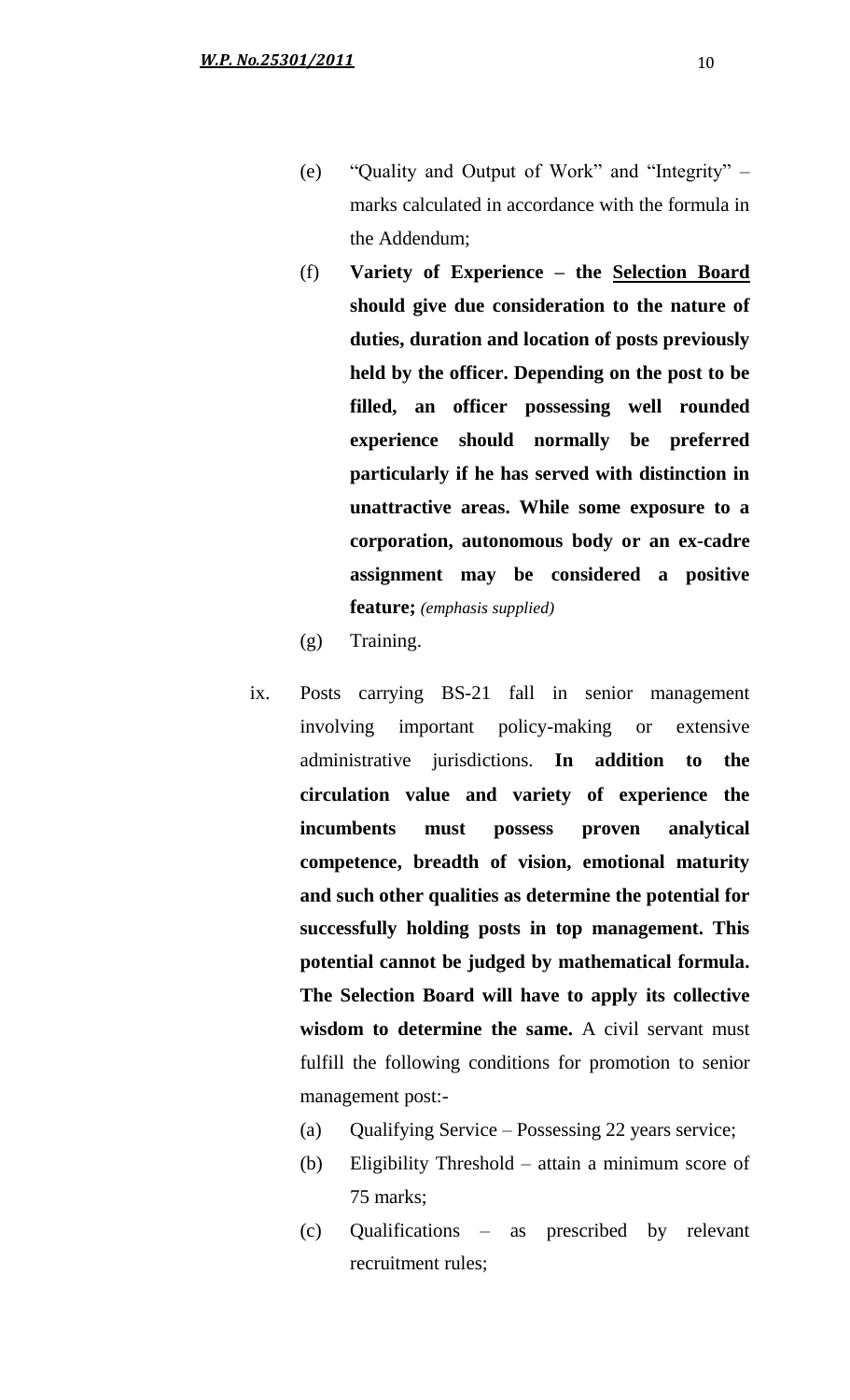- (d) Relevance of Experience;
- (e) "Quality and Output of Work" and "Integrity" marks calculated in accordance with the formula in the Addendum;
- (f) **Variety of Experience – the Selection Board should give careful consideration to the nature of duties, duration and location of posts previously held by the officer. At this level, a proper assessment under the criterion may require some distinction between hard or taxing assignments.….Depending on the post to be filled, an officer possessing well-rounded experience with adequate exposure to difficult assignments should normally be preferred;**
- (g) Training.
- (h) **Top Management Potential: since officers promoted to this level may be called upon to hold independent charge of a Ministry/Division or to head a major corporation, the Board should satisfy itself about the officer's maturity, balance and ability to assume such top management positions even at short notice.** *(emphasis supplied)*
- x. **Addendum** dealing with the quantifying the Confidential Reports,<sup>5</sup> deals with <u>overall assessment</u>, quality and output of work, as well as, integrity of the officer while quantifying the confidential reports. *(emphasis supplied)*

15. The dossiers of the petitioners carrying the PERs and the Training Evaluation Reports duly quantified as per formula provided in the Revised Promotion Policy were placed before the Central Selection Board in its meetings held on  $23<sup>rd</sup>$  and  $24<sup>th</sup>$  September, 2011

 5 Serial No.163 Addendum, Esta Code (Federal Government).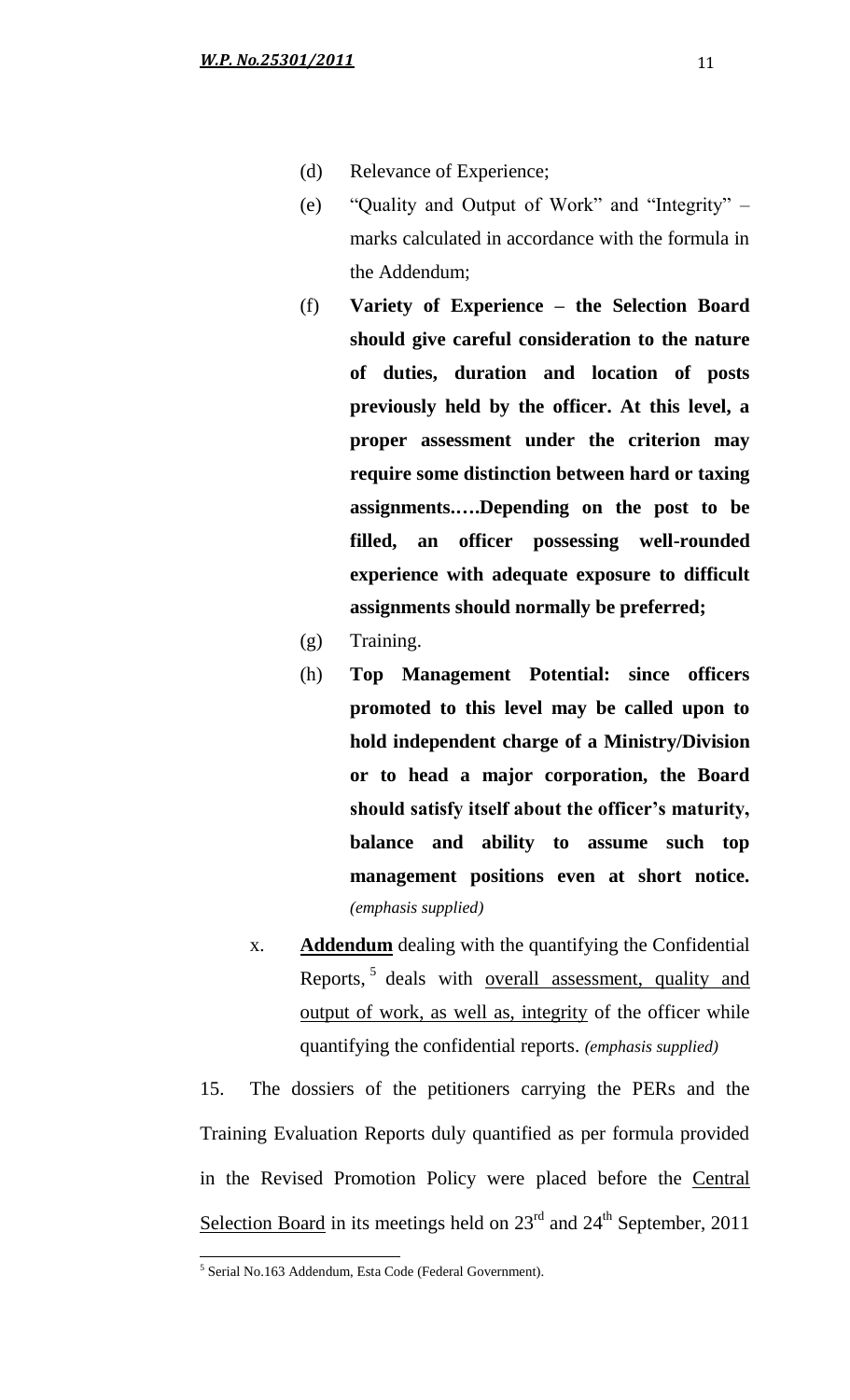and 3rd October, 2011. CSB referred to extracts of earlier meetings leading to the settlement of the final criteria for the grant of 15 marks to the petitioners. Relevant extracts of the minutes of the meetings of the CSB are reproduced hereunder:

#### Paragraph 6:

"It was informed that CSB in its meeting held in November, 2007 had decided to award its 15 marks on the basis of **Members views** on the officer about his integrity, performance and pen picture in synopsis of PERs for the last five years and the training evaluation reports." *(emphasis supplied)*

### Paragraph 8:

"In its meeting held in December 2009, the CSB had decided that the officers on the panel may fall in three categories i.e., top most being Category-I, the middle in Category-II and reminder in Category-III and CSB marks may be awarded on the basis of officer's integrity, performance **known to the Board's Members** and the pen picture contained in the performance evaluation reports and training evaluation reports. CSB decided to continue with the said process as well as the award marks as under:- *(emphasis supplied)*

| Category | <b>Marks</b> |
|----------|--------------|
|          | $12 - 14$    |
| Н        | $08 - 11$    |
| Ш        | 7 and below  |

### Paragraph 9

"CSB agreed that the officers with very good record (even meeting the required threshold without marks allocated to the Board), **but with doubtful integrity,**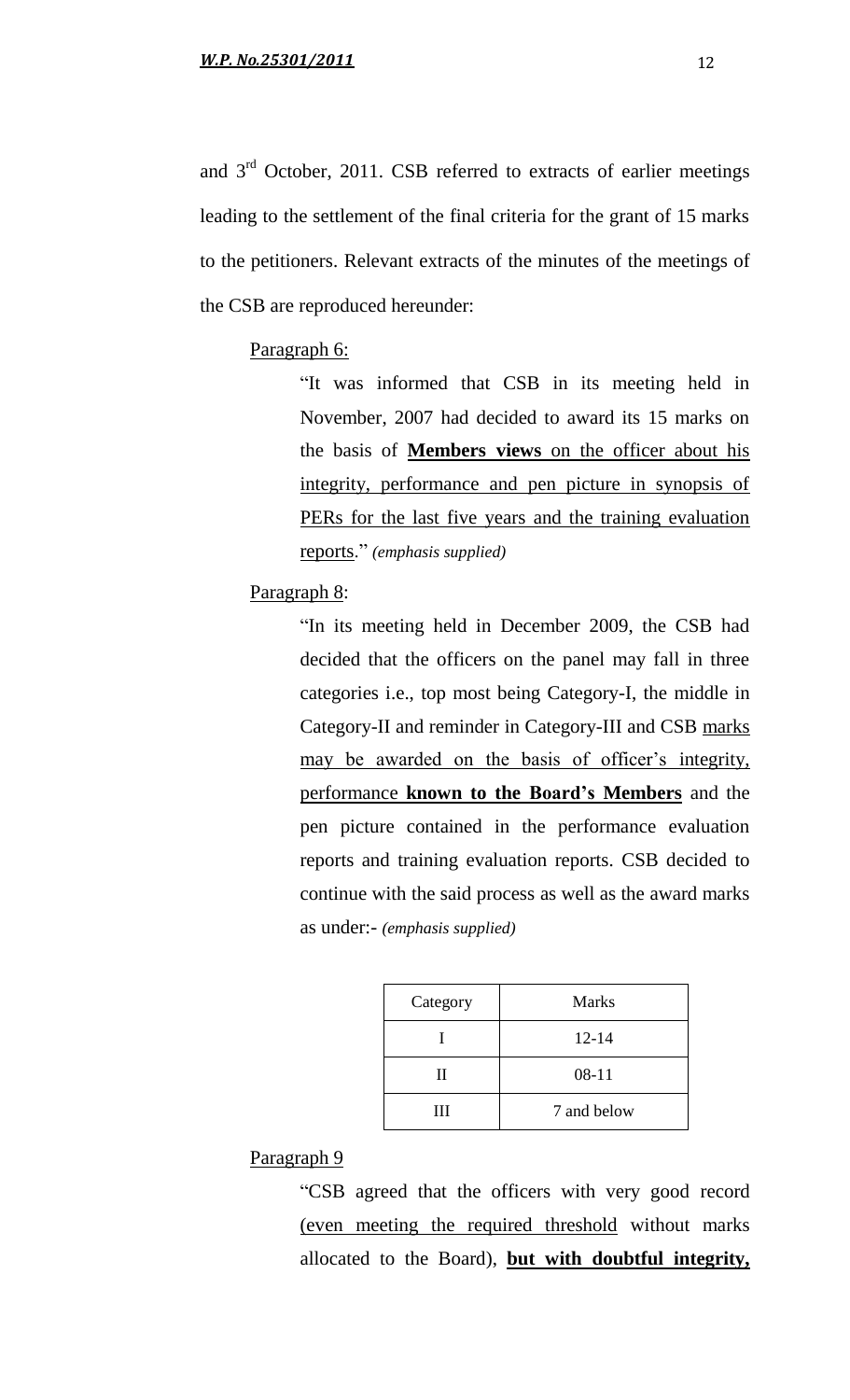# **poor/bad reputation, or reputed to be corrupt as known to the Chairman/Board's Members shall not be recommended for promotion."** (*emphasis supplied*)

16. From the above it is clear that the CSB consciously adopted a policy to place reliance on the personal views & impressions of the Members regarding the integrity and reputation of the officers under consideration. Extracts of the meetings show that the following has been consistently recorded by the CSB while discussing different panel of officers.

"The Board keeping in view the updated record position, integrity and performance of the officers known to the Board Members, as well as, the pen-picture of the officers contained in the PERs and Training Evaluation Reports evaluated each officer in order of seniority<sup>6</sup> ." *(emphasis supplied)*

The personal views or opinions of the Members regarding integrity and performance of the petitioners do not stem from the record i.e., the service dossier of the officers placed before them or arise from any tangible evidence tabled before the CSB. The REASONS like "**reputed to be known corrupt and dishonest."** or **"known to be dead corrupt."** or **"professionally not strong"** or **"incompetent.'** "**dead corrupt**" or "**corrupt**" do not correlate to the service dossier of the petitioners which was placed before the CSB and , which has been examined by this Court minutely. This fact has also been confirmed by the representatives of the respondents namely: M/s.

 $\frac{6}{6}$  For example: Item No.12, Item No.28 of the Minutes of the Meetings held on 23<sup>rd</sup>, 24<sup>th</sup> September, and  $3<sup>rd</sup>$  October, 2011.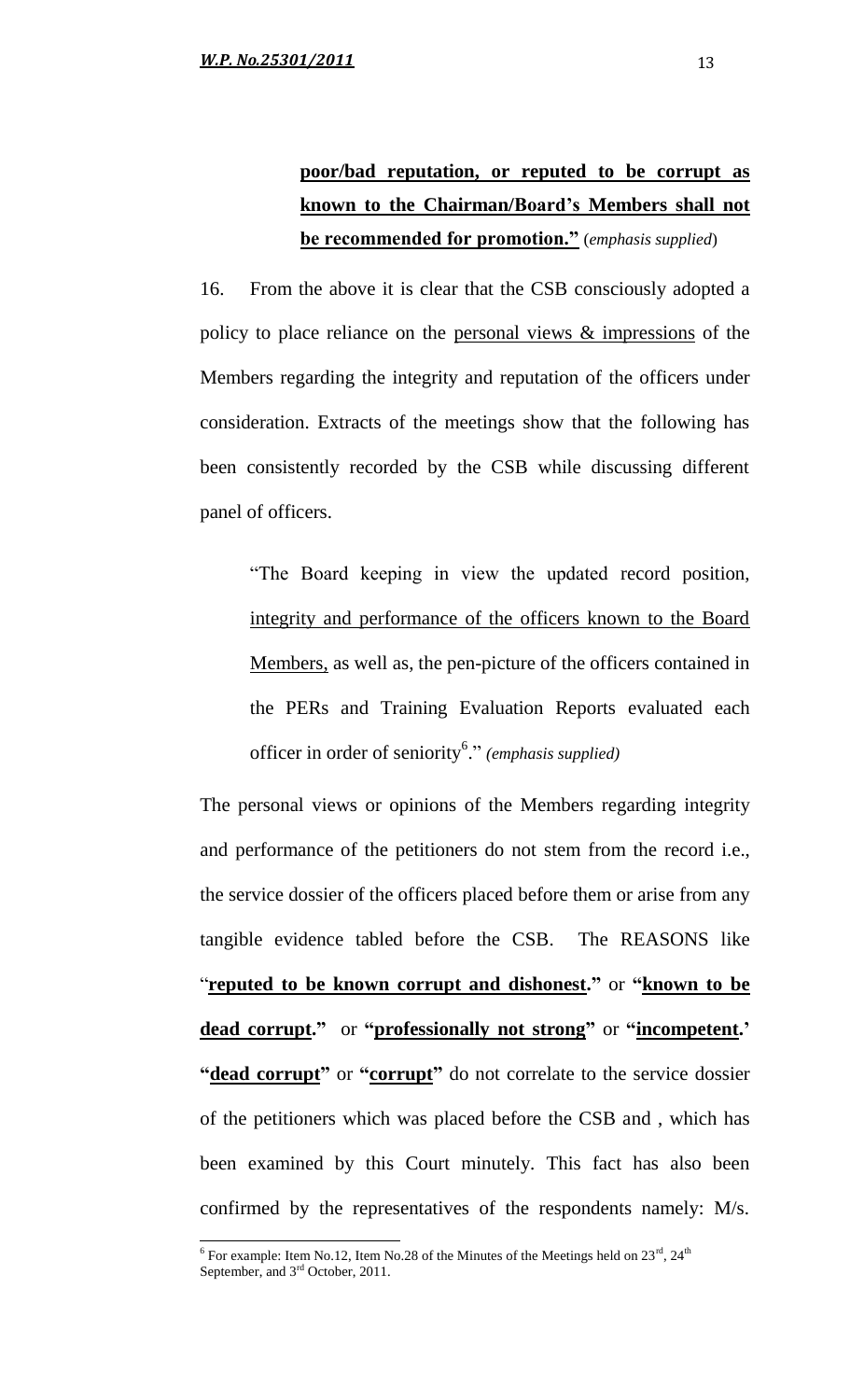Muhammad Awais Kundi, Joint Secretary, Establishment Division, Shamas-ud-Din Baloch, Section Officer, Establishment Division, Islamabad and Bilal Ahmad, Assistant Ministry of Railways. CSB had to meticulously review the service dossier of the officers under consideration and formulate a collective opinion. However, the reasons given were purely on the basis of the personal opinions of the Members and it appears that the service dossier was not considered, even to counter the verbal opinions expressed in the meetings by some of the Members. It is pertinent to refer to the constitution of the CSB which has been placed at **Schedule–B** of this judgment. Perusal of the composition of the CSB shows that CSB comprises 12 members belonging to different provinces. It is, therefore, difficult to imagine that all the Members knew about the inefficiency and performance of the petitioners, hence, personal opinion of some Members seems to have been casually adopted by the rest of the Members without independent application of mind and without carrying out a punctilious review of the service record of the petitioners. The process adopted by CSB negates the very purpose of a central selection board which is expected to form a collective view after independent application of mind to the facts and circumstances of each case.

17. CSB has failed to notice that the Revised Promotion Policy framed by the Federal Government (ESTA Code Enclosure at Sr. no. 163) which enjoys the force of  $law<sup>7</sup>$  provides for guidelines for the

 $\overline{a}$ 

 $^7$  Reliance is placed on PLD 2008 SC 769: 1991 SCMR 628 AND 1996 SCMR 1297.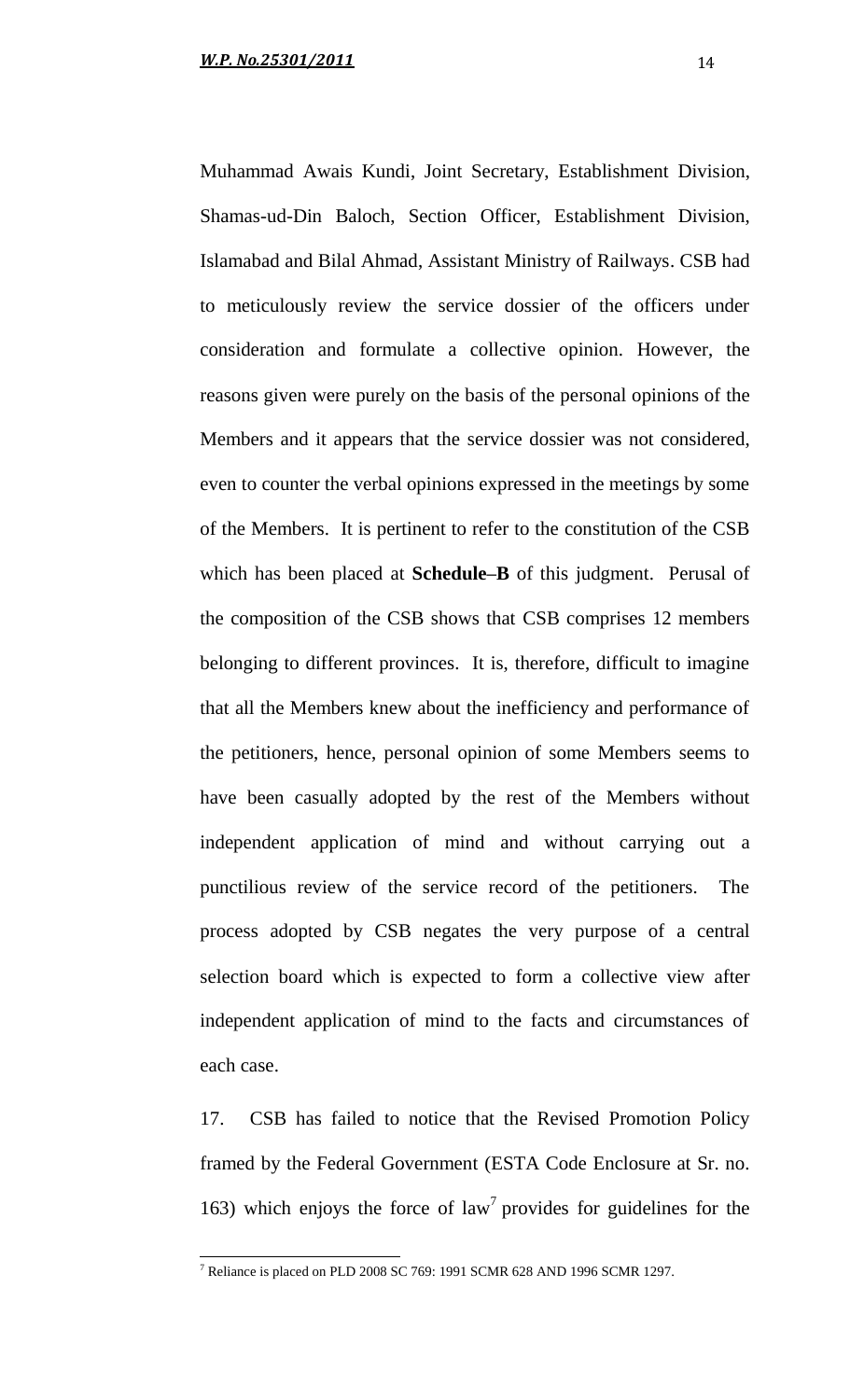CSB to follow. I reproduce the relevant portions for ready reference:

# **For BS-20**

"Variety of Experience – the Selection Board should give due consideration to the nature of duties, duration and location of posts previously held by the officer. Depending on the post to be filled, an officer possessing well rounded experience should normally be preferred particularly if he has served with distinction in unattractive areas. While some exposure to a corporation, autonomous body of an ex-cadre assignment may be considered a positive feature; (emphasis supplied)

# **For BS-21**

Variety of Experience – the Selection Board should give careful consideration to the nature of duties, duration and location of posts previously held by the officer. At this level, a proper assessment under the criterion may require some distinction between hard or taxing assignments. …….Depending on the post to be filled, an officer possessing well-rounded experience with adequate exposure to difficult assignments should normally be preferred; (emphasis supplied)

Top Management Potential: since officers promoted to this level may be called upon to hold independent charge of a Ministry/Division or to head a major corporation, the Board should satisfy itself about the officer's maturity, balance and ability to assume such top management positions even at short notice. (emphasis supplied)

18. I also reproduce the preamble to the Policy, which besides being instructive, sets the mechanism and structure for subjective assessment by CSB:

"……..a comprehensive criteria for selection for promotion/ deferment/supersession, which is measurable to the extent possible, comparable with regard to performance of each officer on the panel and is based on tangible record duly placed on the dossier and also re-defines discretion, of the members and the Boards and, to lay down as to how more objectivity can be brought in the recommendations of the Selection Board". *(emphasis supplied)*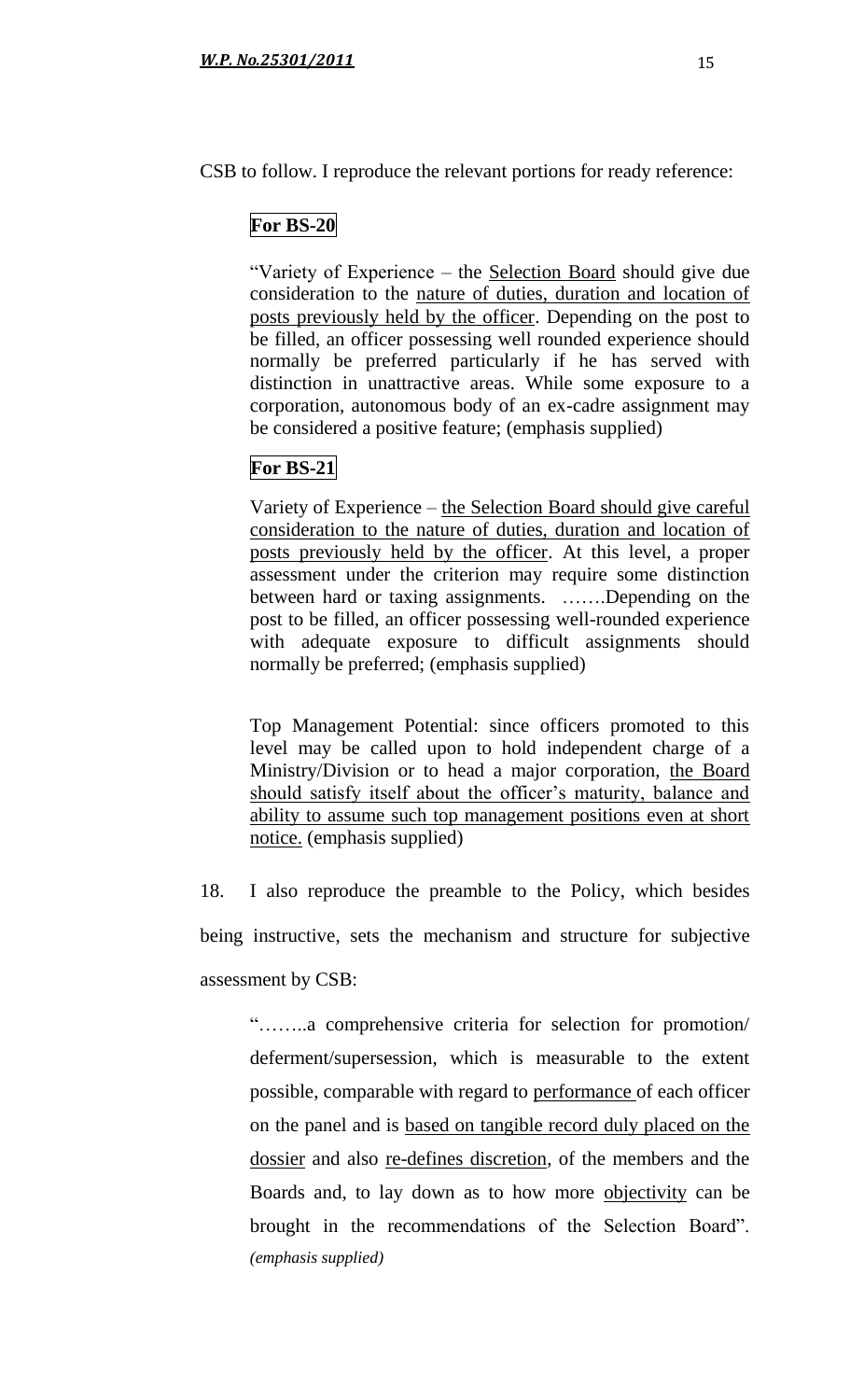19. CSB instead of evolving a criteria for award of 15 marks on the basis of the Revised Promotion Policy placed reliance on the personal opinions of the Members and also went against the Policy in resolving that:

"CSB agreed that the officers with very good reports (even meeting the required threshold without marks allocated to the Board), but with doubtful integrity, poor/bad reputation, or reputed to be corrupt as known to the Chairman/Board"s Members shall not be recommended for promotion."

20. The legal questions that arise in this case have been noted above. They relate to subjective objective criteria and the process of evaluation adopted by CSB. I take up the process of evaluation first.

21. CSB is free to formulate its opinion on the basis of the evidence before them which is the complete service dossier of the Officers which comprises PERs for the last over 15 years and Training Evaluation Reports. The said reports are also duly quantified through a meticulous mathematical process as narrated in the Addendum to the Promotion Policy. The said quantification fully covers overall assessment, quality and output of work, as well as, integrity of the officers under consideration.

22. In case, CSB relies on any other evidence collected through its own source (Promotion Policy does not specifically provides for this) in addition to the service dossier of the officers, CSB is bound to confront the same to the officer under consideration and only after granting an opportunity of defence to the said officer regarding the new evidence being introduced, place reliance on it and not otherwise.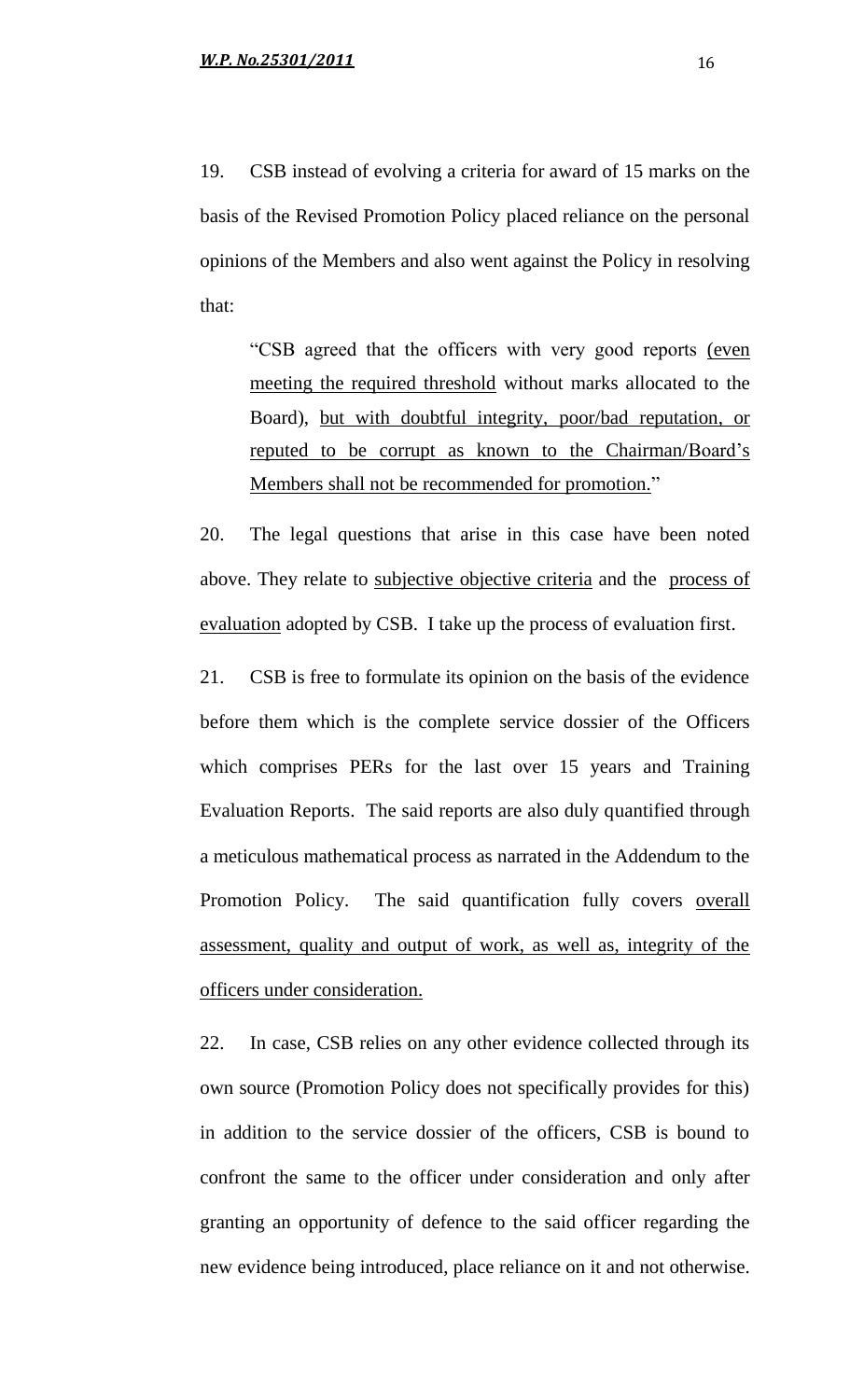This due process seems to be starkly missing in the present case.

23. Pakistan is a constitutional democracy which rests on rule of law which in turn is pillared on fairness and due process. Now with article 10A of the Constitution, it is a fundamental right of the petitioners that the process of determination of civil and criminal rights must at every step pass the test of fairness and procedural propriety. There is no room for CSB to blindly rely and pass an adverse order on the basis of impressions nurtured and opinions harboured by Member(s) of CSB. Without the Member(s) first tabling the tangible evidence against an officer before the Board and then confronting the said evidence to the officer under consideration, the Board cannot place reliance on the said evidence. Syed Jamshed Ali J (as he then was) speaking for the Division Bench of this Court in *Muhammad Zafeer Abbasi, Deputy Secretary, Ministry of Kashmir Affairs and Northern Areas and Safron, Government of Pakistan, Pak Secretariat, Islamabad v. Government of Pakistan through its Secretary, Establishment Division (Cabinet Secretariat), Cabinet Block, Constitution Avenue, Islamabad and 4 others*, **[(2003 PLC (C.S.) 503)]** held:

> "A bare allegation of one of the members of the Selection Board, against whom there is an uncontroverted allegation of personal malice, not supported by any tangible material and not even justified when he was called upon to submit comments to this writ petition, could not, therefore, be accepted as a valid ground to supersede the petitioner. We are quite mindful that the Selection Board comprises of very high personage with variety of experience and wisdom yet they are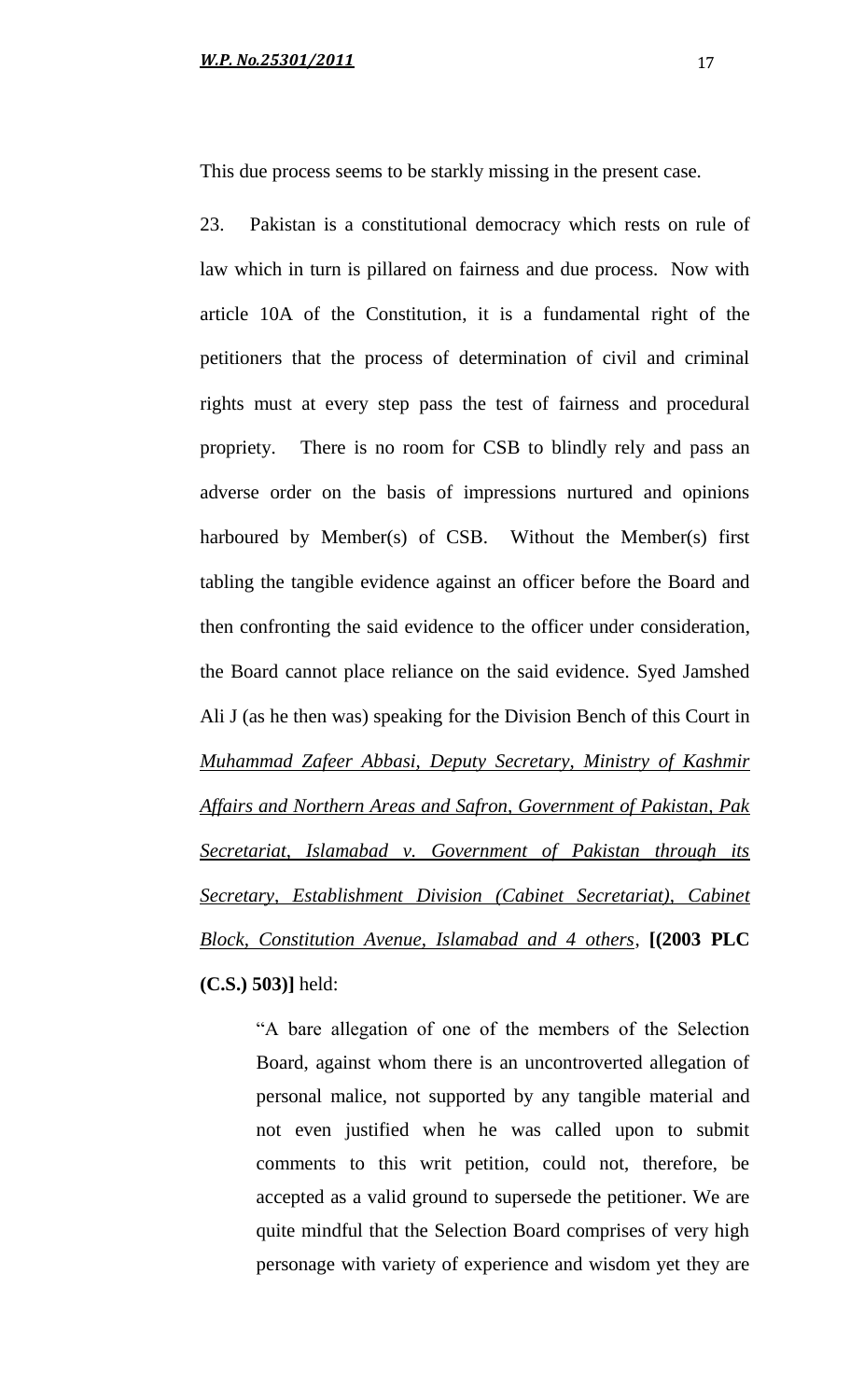human beings and cannot be said to be in fallible. Such a presumption is neither warranted by reality nor supported by the history. We are also mindful that we cannot substitute the opinion of the Selection Board with over (sic) own opinion yet we may observe here that if the opinion as to unsuitability of an officer for promotion is not based on any material, the decision based thereon is rendered arbitrary and open to correction by this Court in exercise of Constitutional jurisdiction.

12. No doubt, the petitioner had no right to be promoted yet in accordance with section 9 of the Civil Servants Act (No. LXXI), 1973 he was entitled to be considered for promotion. The right contemplated by section 9 aforesaid is neither illusionary nor a perfunctory ritual. Withholding of promotion is a major penalty in accordance with the Government Servants (Efficiency and Discipline) Rules, 1973 and therefore, before a Civil Servant is condemned, he has a right to insist that the material on the basis of which he is being deprived of promotion should be disclosed to him and he should be allowed an opportunity to clear himself. The consideration of an officer for promotion is, therefore, to be based not only on the relevant law and the rules but also on some tangible material which could be lawfully taken into consideration. Therefore, unless the opinion of the Selection Board was backed by some tangible material, it could not be said that the case of the petitioner for promotion was considered in accordance with law. The expression "law" as employed in Article 4 of the Constitution is of wider import which includes the duty of every public functionary to act in the matter justly and fairly and in accordance with the principles of natural justice."

24. The Full Bench of this court in *Tanvir Ashraf v. Riasat Ali & 5 others* (**2004 YLR 659**) held: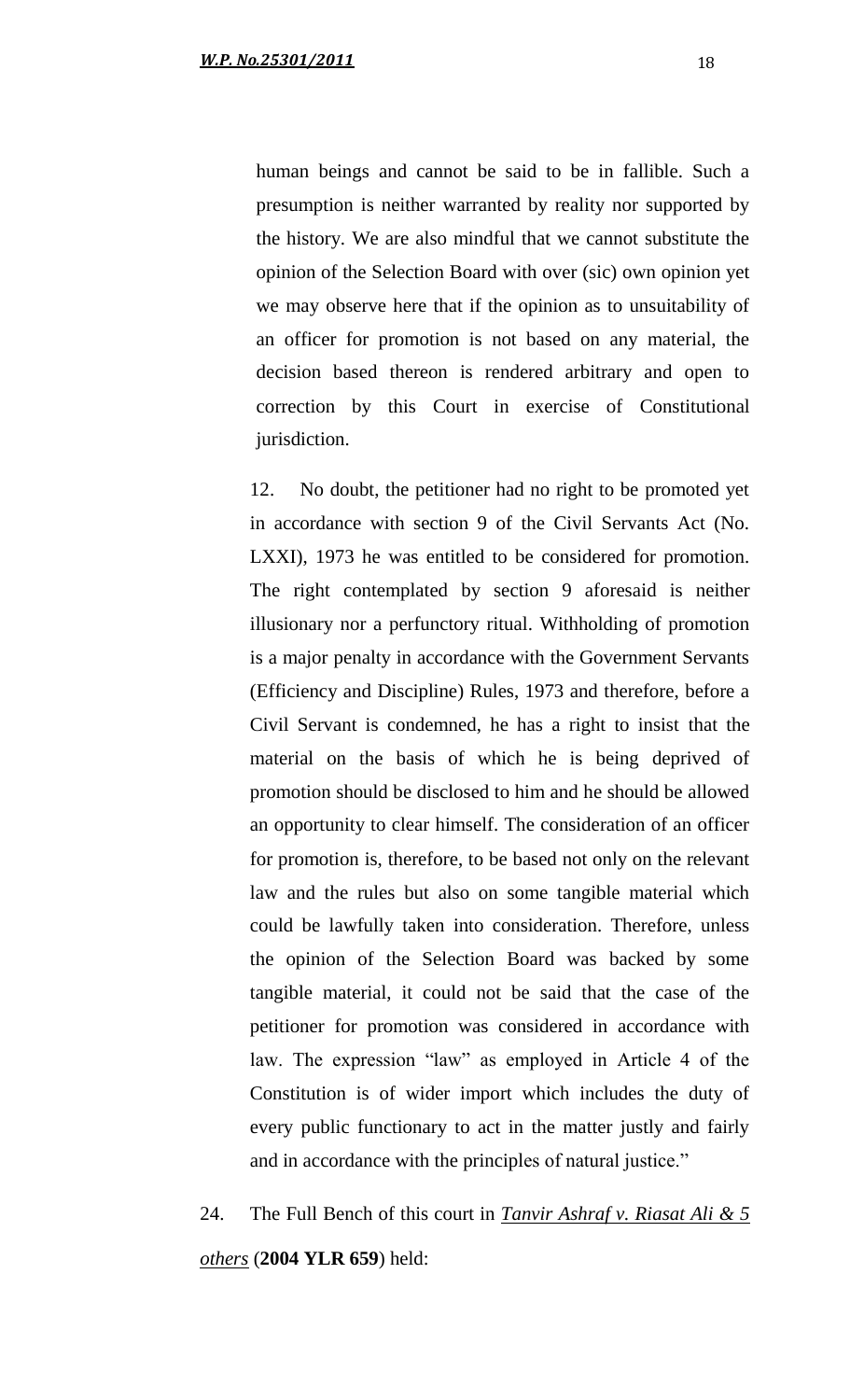"24. …..To arrive at a finding adverse to some person, not only cogent evidence is required but also that the affected person has to be confronted with the material sought to be used against him to fulfill the duty of "**adequate disclosure**" and the said person is also entitled to an opportunity of defense to rebut the material to satisfy the requirement of the principles of natural justice and fairness to obey the command of Article 4 of the Constitution of Islamic Republic of Pakistan , 1973." *(emphasis supplied)* 

25. Lord Denning in *Kanda v. Govt of Malaya* **(1962 AC 322)**<sup>8</sup> observed:

"If the right to be heard is to be a real right which is worth anything, it must carry with it a right in the accused man to know the case which is made against him. He must know what evidence is given and what statements have been made affecting him: and then he must be given a fair opportunity to correct or contradict them."

26. Conjecture or suspicion can never take the place of proof of fact<sup>9</sup><sup>3</sup> "If prejudicial allegations are to be made against a person, he must normally, as we have seen, be given particulars of them before the hearing so that he can prepare his answers….In order to protect his interests, the person must also be enabled to controvert, correct or comment on other evidence or information that may be relevant to the decision and influential material on which the decision maker intends to rely…If relevant evidential material is not disclosed at all to a

 $\overline{\phantom{a}}$ <sup>8</sup> Also at (1962) 2 WLR 1153(PC).

<sup>9</sup> Para 8 – PLD 1989 SC 335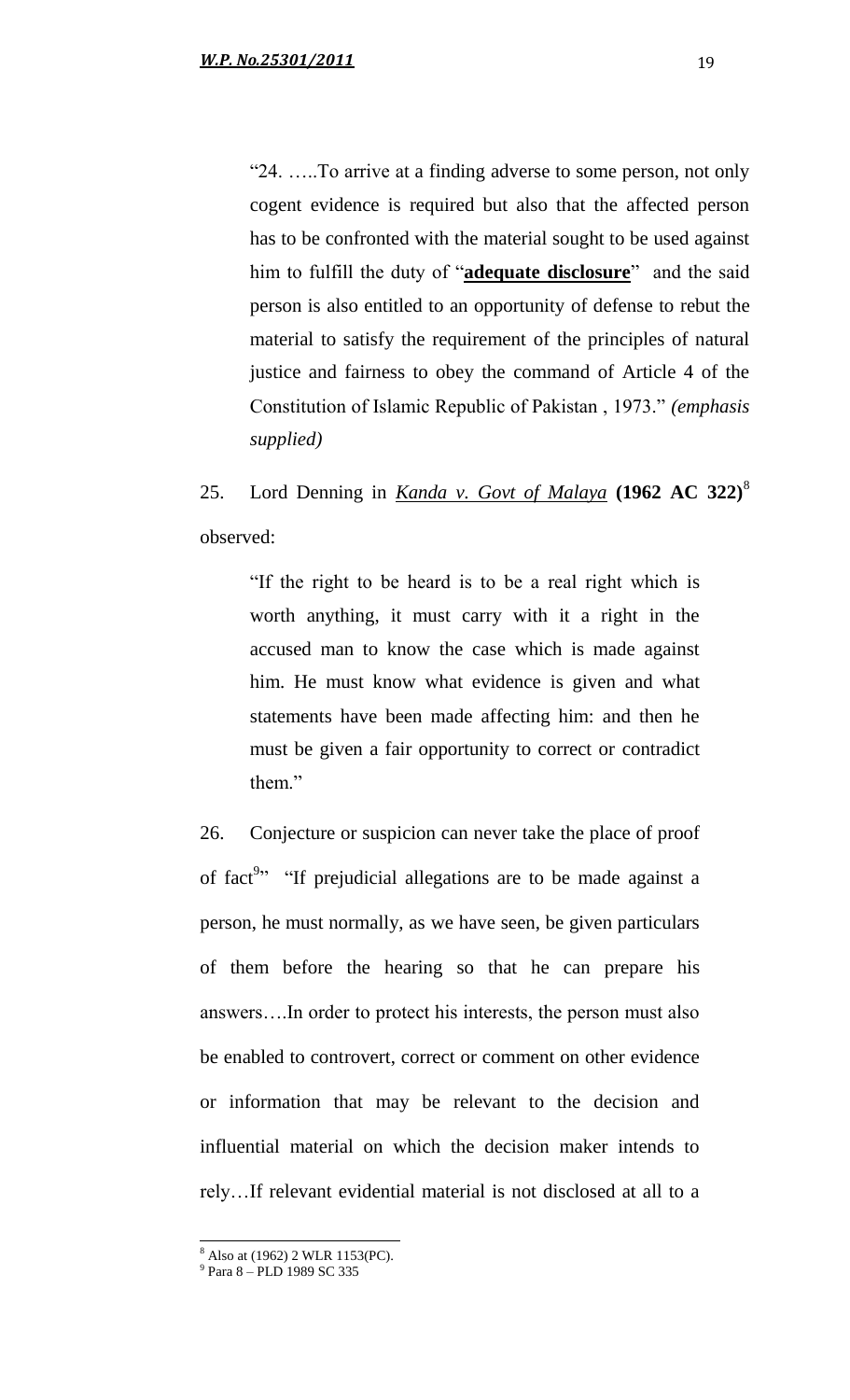party who is potentially prejudiced by this, there is *prima facie* unfairness, irrespective of whether the material in question arose before, during or after the hearing.<sup>10</sup>"

27. Lord Denning in <u>R v. Gaming Board</u><sup>11</sup> held: "But without disclosing every detail…the board ought in every case to be able to give to the applicant sufficient indication of the objections raised against him such as to enable him to answer them. That is only fair. And the board must at all cost be fair. If they are not, these courts will not hesitate to interfere." Hamoodur Rahman J (as he then was) speaking for the Supreme Court of Pakistan in *University of Dacca v. Zakir Ahmed* **(PLD 1965 SC 90)** held that:

Nevertheless, the general consensus of judicial opinion seems to be that, in order to ensure the "elementary and essential principles of fairness" as a matter of necessary implication, the person sought to be affected must at least be made aware of the nature of the allegations against him, he should be given a fair opportunity to make any relevant statement putting forward his own case and "to correct or controvert any relevant statement brought forward to his prejudice."

# 28. Similarly, Lord Diplock in *A.G. v. Ryan<sup>12</sup>* held:

It has long been settled law that a decision affecting legal rights of an individual which is arrived at by a procedure which offends against the principles of natural justice is outside the jurisdiction of the decision-making authority.

29. Adequate disclosure is an essential ingredient of due process

l

 $10$  DeSmith's Judicial Review.  $6<sup>th</sup>$  Edition. Pp 389-391

 $11$  (1970) 2 QB 417

<sup>&</sup>lt;sup>12</sup> (1980) AC 718 – Reference Judicial Review of Public Actions by Mr. Justice (R) Fazal Karim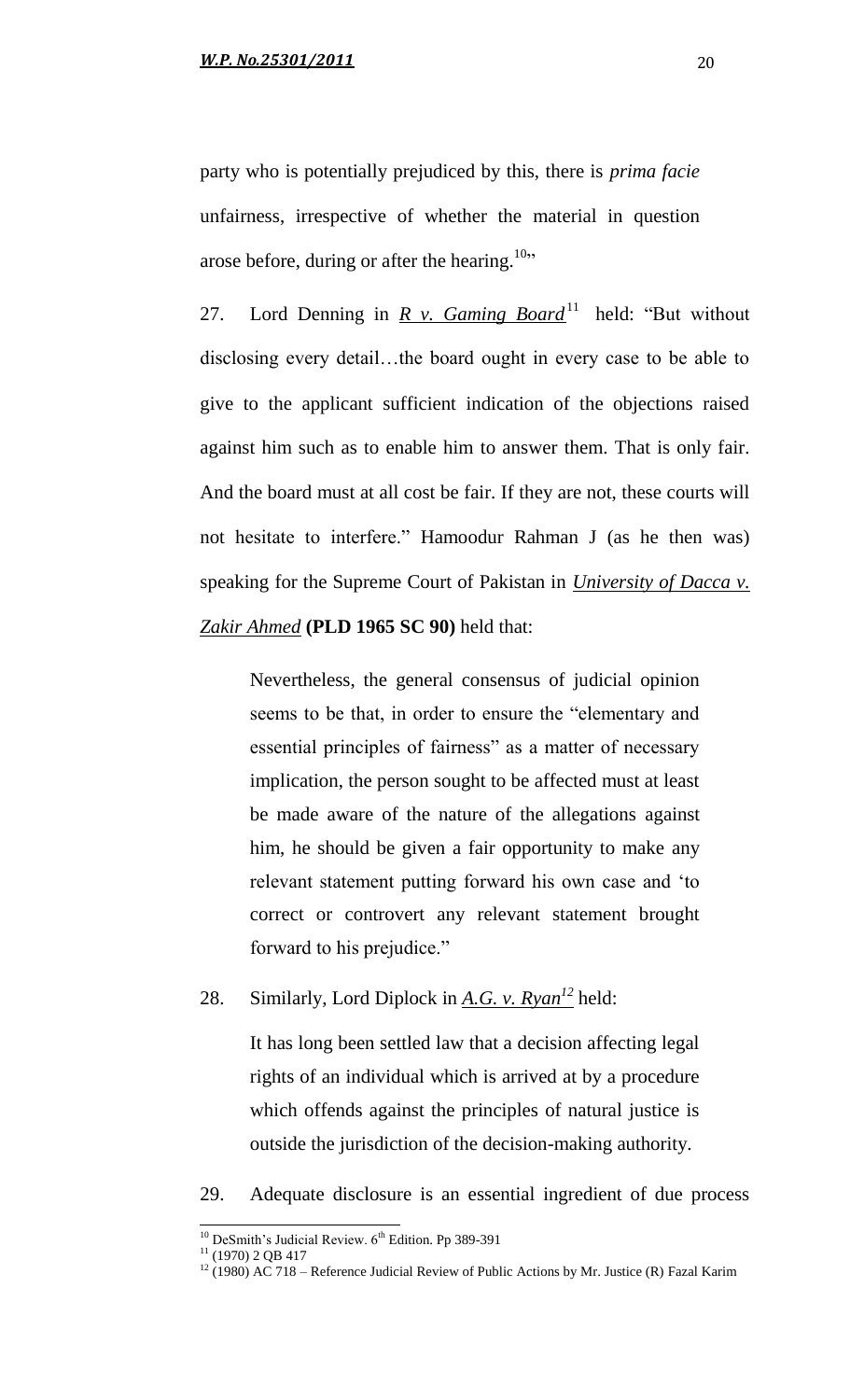and now a fundamental right under article 10A of the Constitution. Reliance is also placed on *Natwar Singh v. Director of Enforcement and Another* [**(2010) 13 Supreme Court Cases 255].**

30. The process employed by CSB of placing reliance on the personal opinion of the Members of CSB in arriving at the impugned reasons leading to the supersession of the petitioners is an affront to fairness, due process and article 10A of the Constitution.

31. Another dimension of this case is that a senior officer in grade 20 or 21 is being labeled as "dead corrupt" or "incompetent" after more than 30 years of unblemished service according to his service record, without any tangible evidence and without affording the petitioners a right to defence. This insensitive abuse of due process resulting in the indecorous recommendations against the petitioners, lowers their self esteem and social reputation thereby affecting their dignity. In South Africa, common law dignity has been defined as "that valued and serene condition in his social and individual life which is violated when he is, rather publicly or privately, subjected by another to offensive and degrading treatment, or when he is exposed to ill-will, ridicule, disesteem or contempt." <sup>13</sup> In *Khumalo v Holomisa<sup>14</sup>* the constitutional court of South Africa held*:* "The value of human dignity in our Constitution is not only concerned with an individual"s sense of self worth, but constitutes an affirmation of the worth of human beings in our society. It includes the intrinsic worth of human beings shared by all people as well as the individual  $\overline{\phantom{a}}$ 

 $^{13}$  University of Pretoria v. Tommie Meyer Films (Edms) Bpk 1979 1 SA 441(A).

 $14$  2002(5) SA 401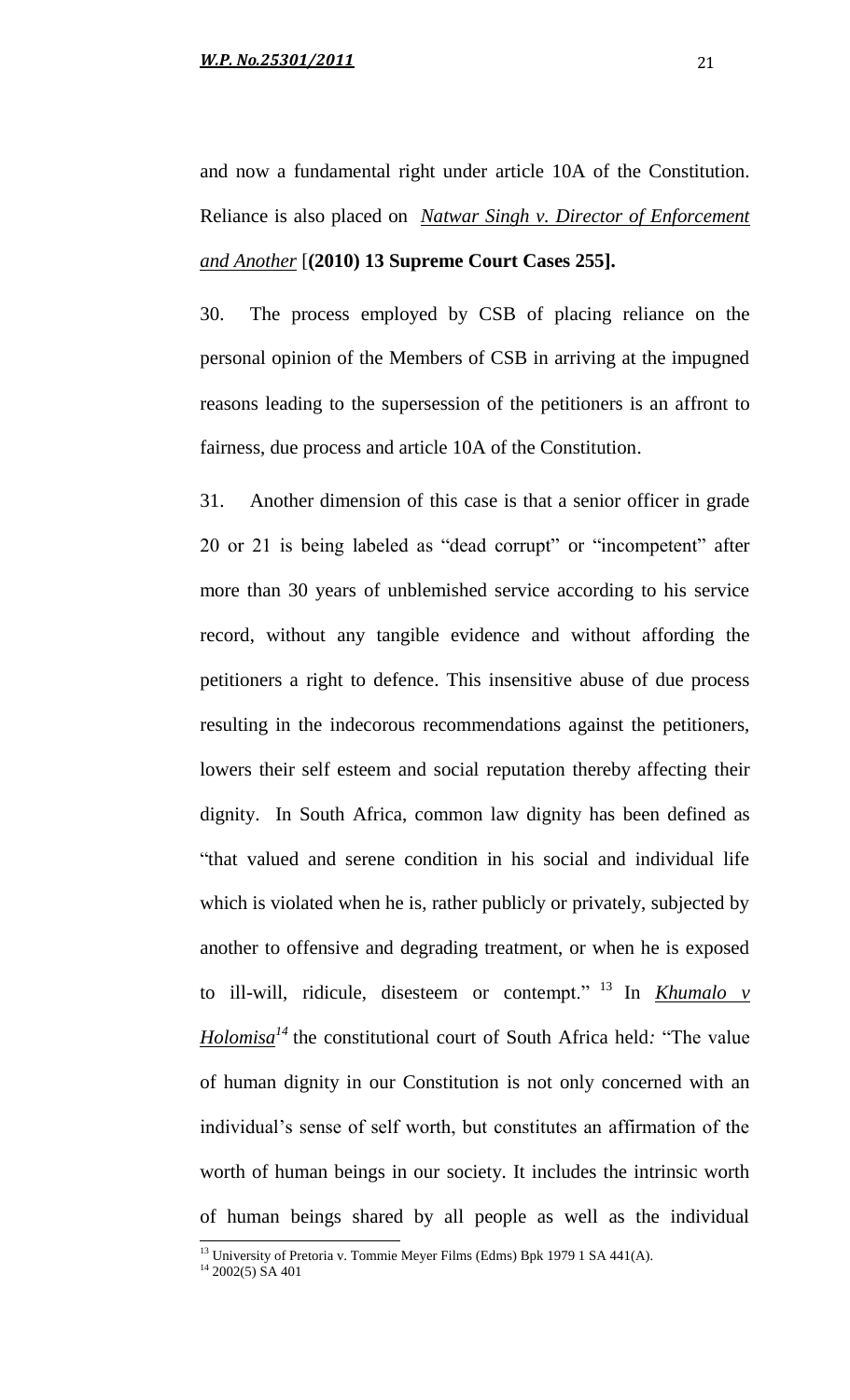reputation of each person built upon his or her own individual achievements. The value of human dignity in our constitution therefore values both the personal sense of self worth as well as the public"s estimation of the worth or value of an individual." The constitutional court of Seychelles defined Human Dignity in the following manner:-

"Dignity in humans involves the earning or the expectation of personal respect or of esteem. Human Dignity is something that is inherently a person"s God-given inalienable right that deserves to be protected and promoted by the Government and the community. Human dignity is in itself enshrined as the corner stone of society from the very beginning of civilization. Thus all social institutions, governments, states, laws, human rights and respect for persons originate in the dignity of man or his personhood. It is even said that dignity is the foundation, the cause and end of all social institutions. Thus all social institutions, governments, states, laws, human rights and respect for persons originate from the concept of dignity of man or his personhood. In this context any attempt to undermine the dignity of a human being would also undermine the very foundation and support upon which an orderly society is structured<sup>15</sup>."

The impugned recommendations of the CSB are, therefore, offensive to Article 14 of the Constitution which provides that dignity of man is inviolable.

32. The other aspect of the case is whether CSB developed structured objective criteria for the award of 15 marks and whether collective discretion of CSB has been exercised lawfully. The facts

 $\overline{\phantom{a}}$ 

<sup>&</sup>lt;sup>15</sup> JEAN FREDERIC PONOO vs. ATTORNEY-GENERAL [2010] SCCC 4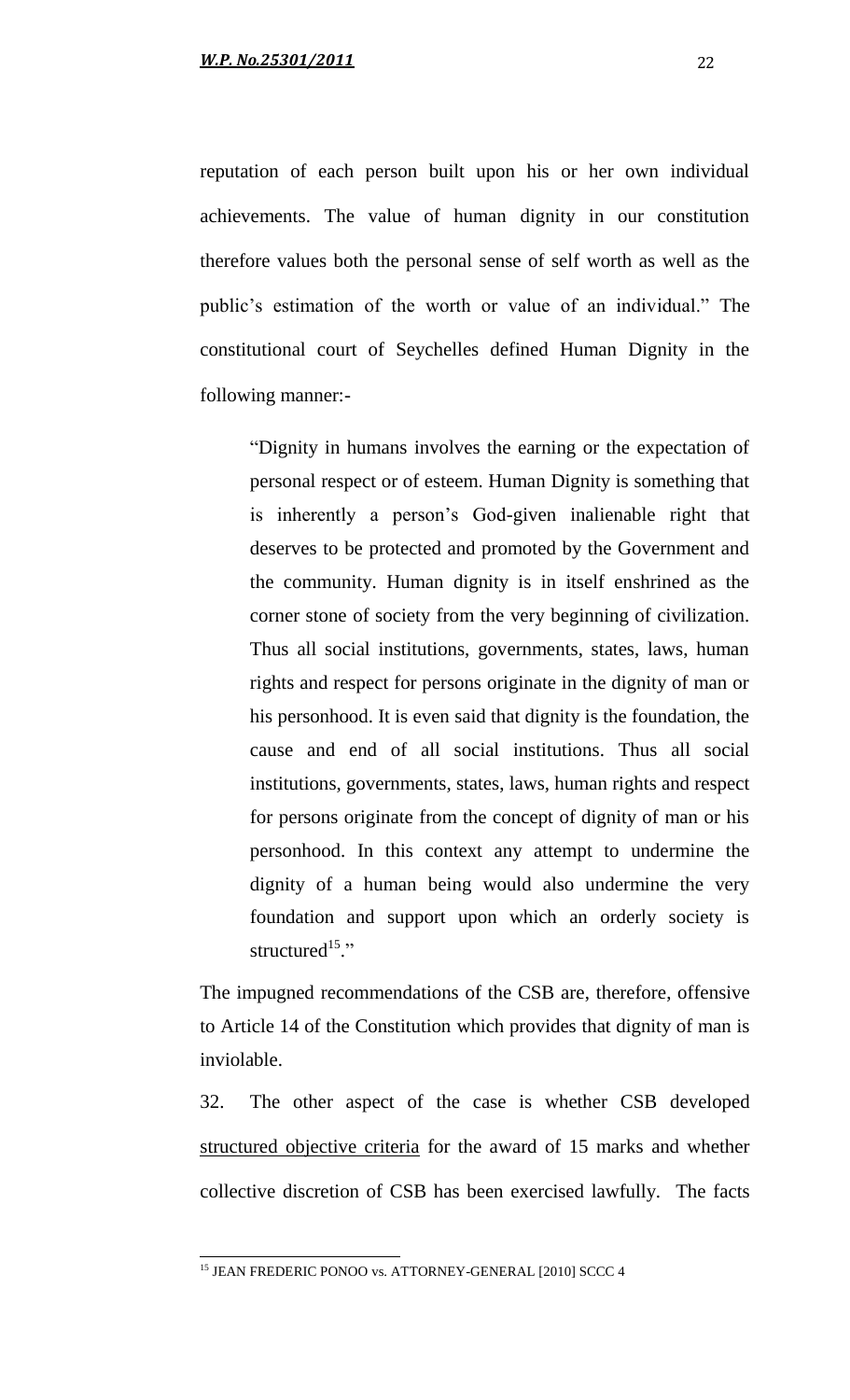narrated above paint a very sorry picture as the collective discretion of CSB has been pegged on personal opinions of some of the Members. Instead of relying on the criteria and factors mentioned in the Revised Promotion Policy (mentioned above) the CSB developed the following so called criteria:

| $Sr. \#$ | Category of Officer  | Marks to be awarded |
|----------|----------------------|---------------------|
| 01.      | Outstanding          | 13-14               |
| 02.      | Very Good            | 10-12               |
| 03.      | Good                 | $7-9$               |
| 04.      | Average              | $4-6$               |
| 05.      | <b>Below Average</b> | $2 - 3$             |

The above objective criteria, reproduced above, is not sufficiently structured or elaborately tailored to reflect thorough deliberation and proper analytical assessment of the officers to be promoted by the CSB. Slackness in the objective criteria, questions the transparency of the process and therefore weakens credibility of the selection by such a high powered Central Selection Board.

33. The above criteria does not set parameters or standards that can determine who is to be rated "outstanding" or "below average." The key determining factors need to be spelled out in writing and corresponding weightage allocated from the very start. Discretion devoid of any prefixed evaluation structure results in an unguided and unfettered exercise of power which is facially discriminatory and hence bad in law. Discretion vested in a public authority is a sacred trust exercised by the public officers as trustees. "Public officials do not act for their own sake but rather for the sake of the public interest.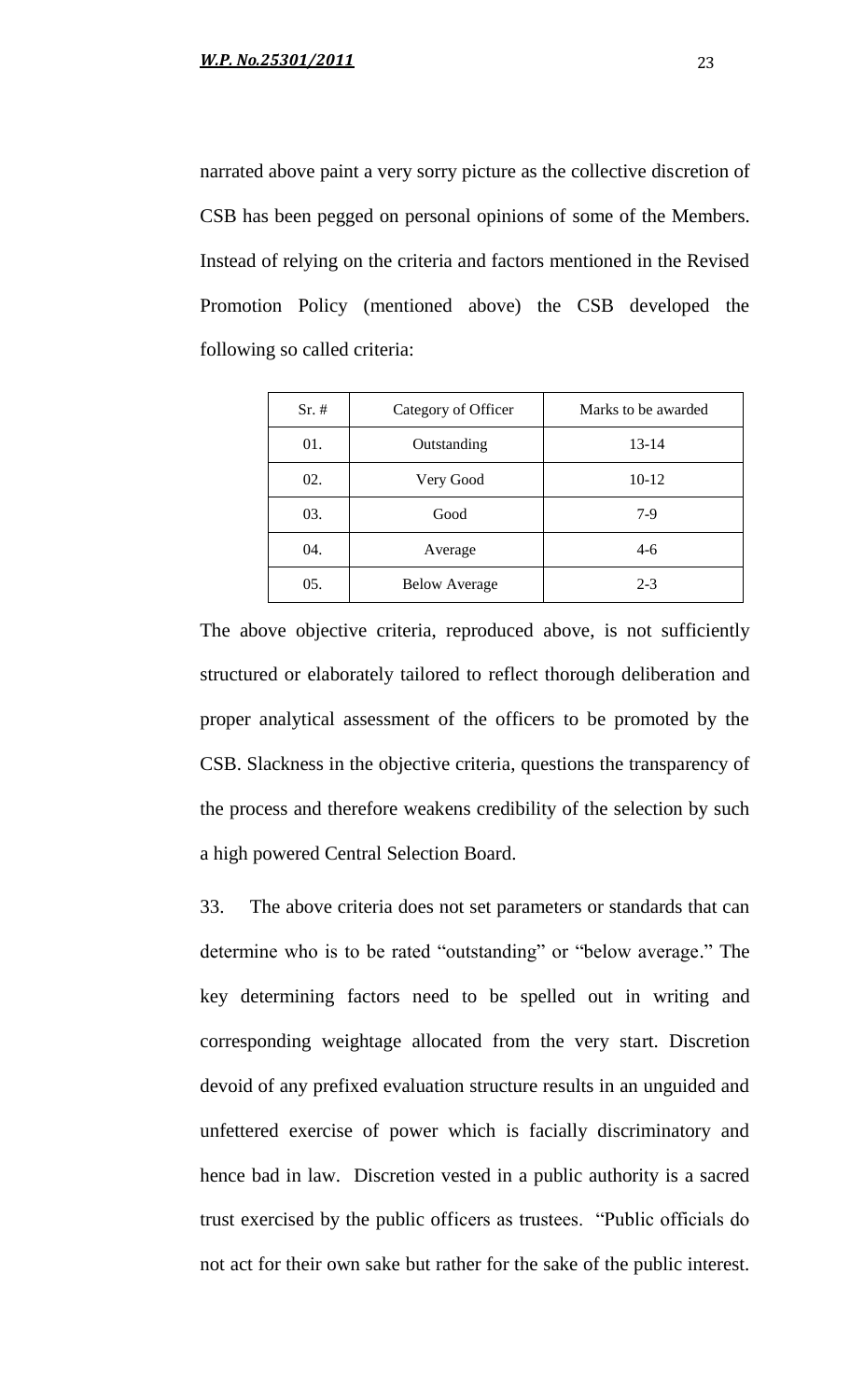In this view, the role of the public official in a democracy, like the role of the state itself, is to serve the interest of the public and its members.<sup>'16</sup> Exercise of discretion is not a casual affair driven by personal likes or dislikes. Structuring of discretion means that the authority (in this case CSB) must first apply its mind to tailor an intelligent objective criteria that is best suited for the selection of the officers under consideration and then begin the process of selection. It must be based on relevant considerations required for selecting the best officer for the job.

# 34. Speaking for this court in *Imran Hussain's case, <sup>17</sup>* I wrote:

"25. It is settled law that administrative discretion has to be structured, reasoned, rational, logical and objective. One of the ways to arrive at such a structured exercise of discretion is to fashion it on a well-thought out, carefully deliberated objective standard. This helps test various faculties of the interviewee especially those, which the institution concerned requires. The standard can, therefore, cover experience, alertness, initiative, general aptitude, behaviour, knowledge, dependability, etc which forms a uniform yardstick, gauge, scale or criteria for the exercise of discretion. Discretion without a uniform yardstick or a formula is a loose jumble of haphazard human subjectivity, which is inescapably susceptible to error and indubitably arbitrary, ex facie discriminatory, highly irrational and painfully illogical. The administrative compulsion and wisdom to structure discretion (in this case by providing a well thought out objective criteria/test or a score card) is to remove human

 $\overline{\phantom{a}}$ 

<sup>&</sup>lt;sup>16</sup> The Judge in a Democracy- Aharon Barack. p-220.

<sup>&</sup>lt;sup>17</sup> PLD 2010 Lahore 546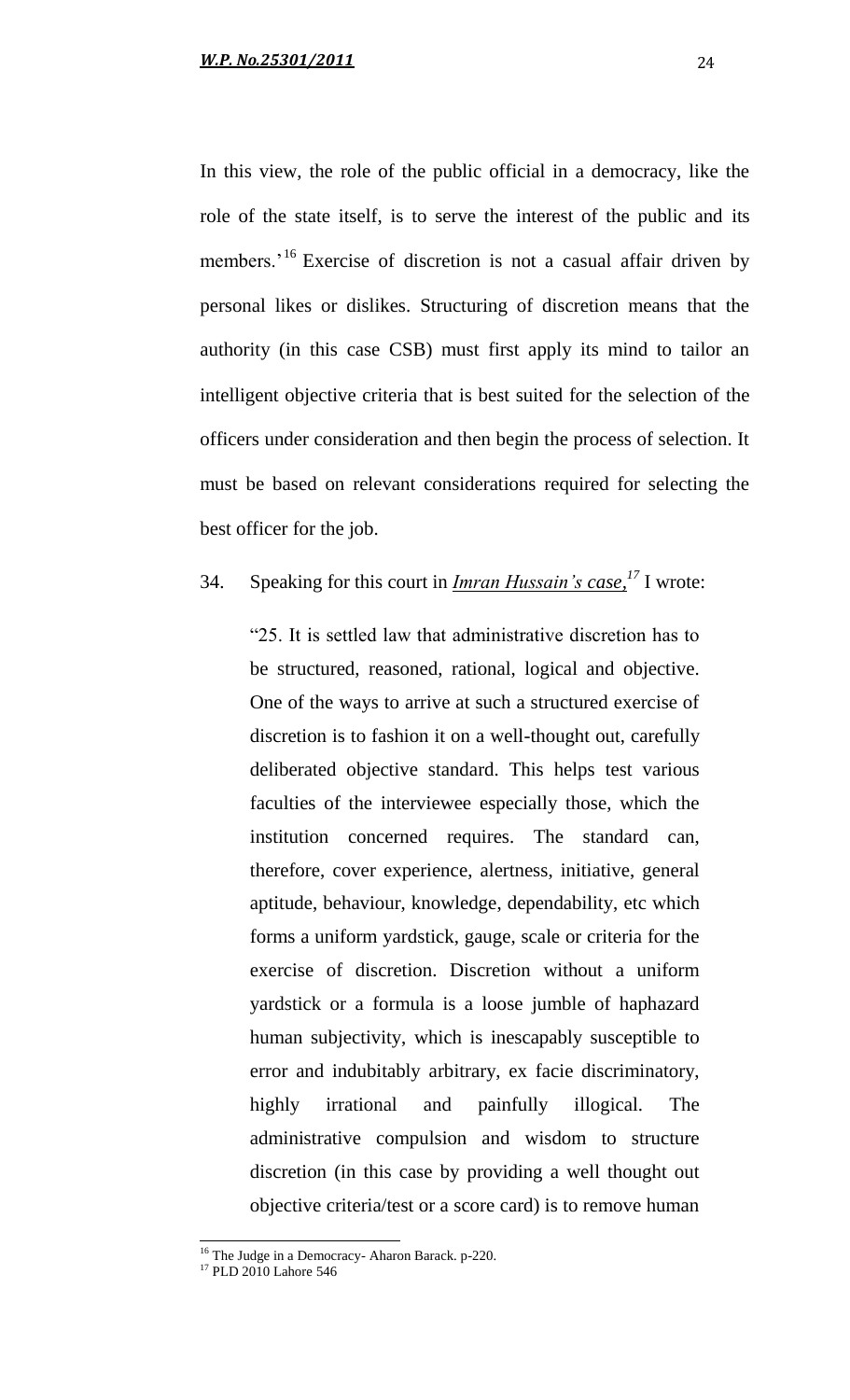subjectivity from exercise of discretion. In the present case, this was not done.

26. Good governance and institutional building requires that the requirements, demands and needs of the institution are tailored into the objective criteria/test so that the best suited human resource is selected for the post. The proposed criteria can sub-divide total marks into areas like; experience, skill, aptitude, educational background, intellect, extra-curricular, personality, ethics, etc so the interviewers have a prefixed format to apply their mind on and disallow unchecked subjectivity from clogging them the minds."

35. On the concept of Institutional Discretion I observed in the same case:

"28. On an institutional level, structuring the discretion is to protect the institution and the public from the vice of arbitrariness. It is to filter whims, vagaries, caprice, surmises and volatility attached to human behaviour, translated into human dissection. These vices are a breeding ground for corruption, nepotism and favourtism. These vices are like termites and if permitted to exist, weaken the foundations of democratic public institutions. Reference at this stage is made to the case of *Aman Ullah Khan and others v. The Federal Government of Pakistan through Secretary, Ministry of Finance, Islamabad and others* (PLD 1990 SC 1092 at page 1147), relevant part of para 62 reads as under:-

> "Wherever wide-worded powers conferring discretion exist, there remains always the need to structure the discretion and it has been pointed out in the Administrative Law Text by Kenneth Culp Davis that the structuring of discretion only means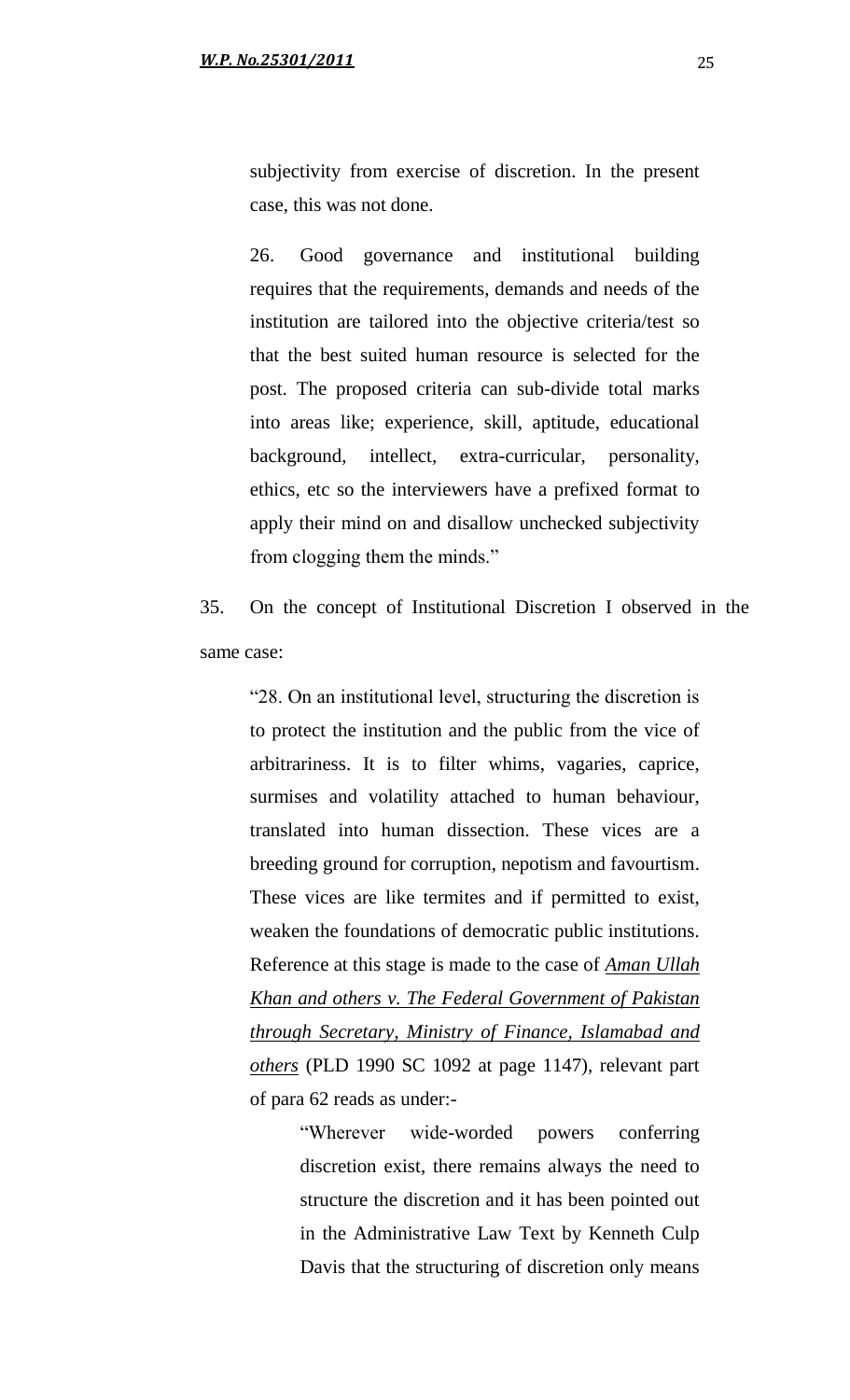regularizing it, organizing it, producing order in it so that decision will achieve the high quality of justice. The seven instruments that are most useful in the structuring of discretionary power are open plans, open policy statements, open rules, open findings, open reasons, open precedents and fair informal procedure. Somehow, in our context, the wide worded conferment of discretionary powers or reservation of discretion, without framing rules to regulate its exercise, has been taken to be an enhancement of the power and it gives that impression in the first instance but where the authorities fail to rationalize it and regulate it by Rules, or Policy statements or precedents, the Courts have to intervene more often, than is necessary, apart from the exercise of such power appearing arbitrary and capricious at times".

36. The above principles have been consistently reiterated in the cases of *Chairman, Regional Transport Authority, Rawalpindi v. Pakistan Mutual Insurance Company Limited, Rawalpindi* **(PLD 1991 SC 14)**, *Director Food, N.W.F.P. and another v. Messrs Madina Flour & General Mills (Pvt) Ltd. & 18 others*, **(PLD 2001 SC 1)**, *Chief Secretary Punjab and others v. Abdul Raoof Dasti,* **(2006 SCMR 1876)**, *Abdul Wahab and another v. Secretary, Government of Balochistan and another,* **(2009 SCMR 1354)** and *Delhi Transport Corporation v. D.T.C. Mazdoor Congress and others,* **(AIR 1991 SC 101)**."

37. Another odd feature of the above criteria is that its lowest mark is 2 and highest 14, when the range is  $0$  to 15. Some of the petitioners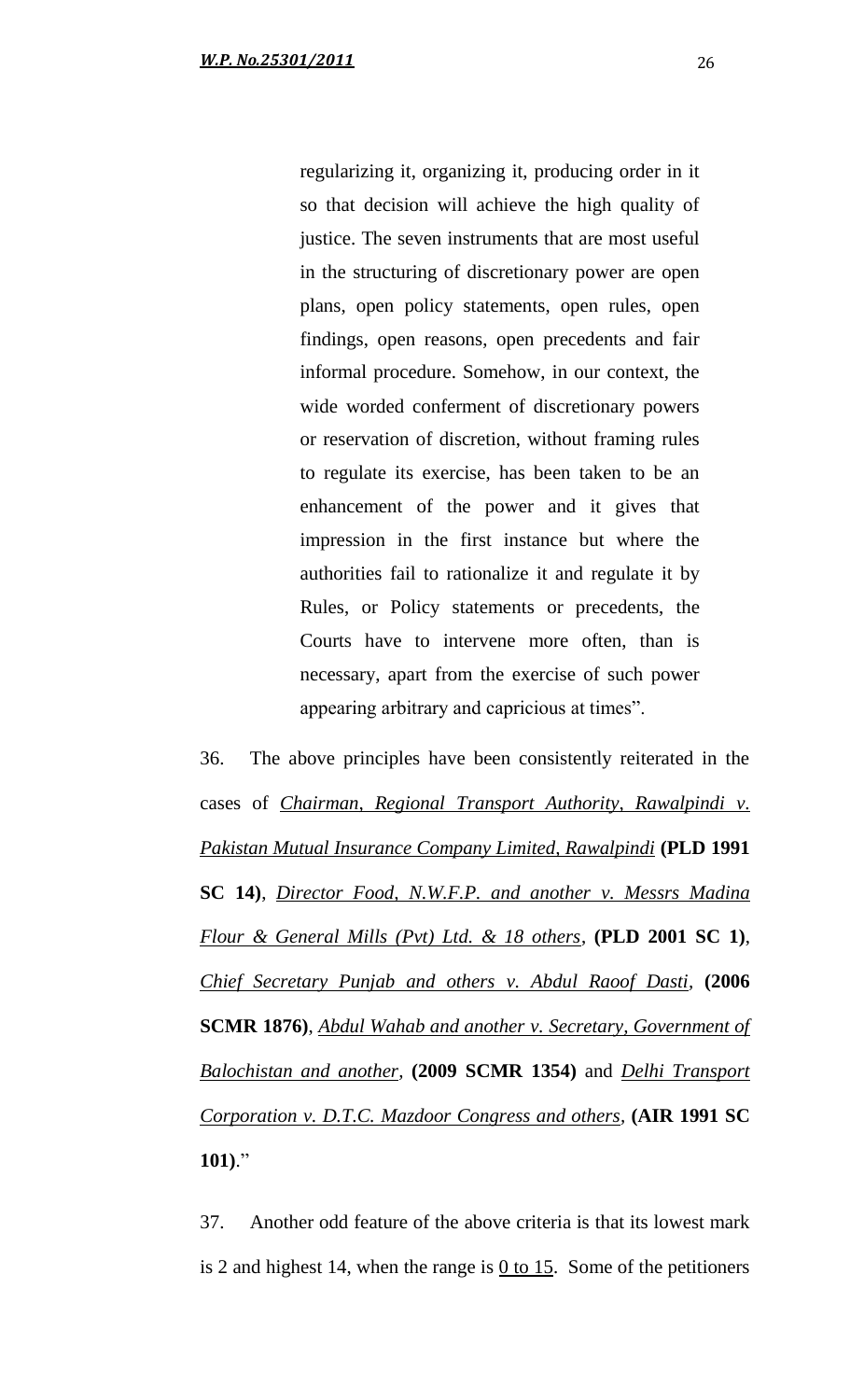formula developed by CSB itself.

38. For the above reasons, the selection process carried out by CSB in its meeting held on  $23^{\text{rd}} - 24^{\text{th}}$  September and  $3^{\text{rd}}$  October, 2011 is hereby declared unconstitutional and illegal and is therefore set aside. CSB is directed to formulate a well thought out OBJECTIVE CRITERIA in accordance with the Revised Promotion Policy (as discussed above) and consider the cases of the petitioners and the private respondents afresh.

39. This Writ Petition, as well as, connected Writ Petitions mentioned in **Schedule-A** are allowed.

> **(Syed Mansoor Ali Shah)** Judge

*Iqbal/ M.Tahir\**

### *APPROVED FOR REPORTING*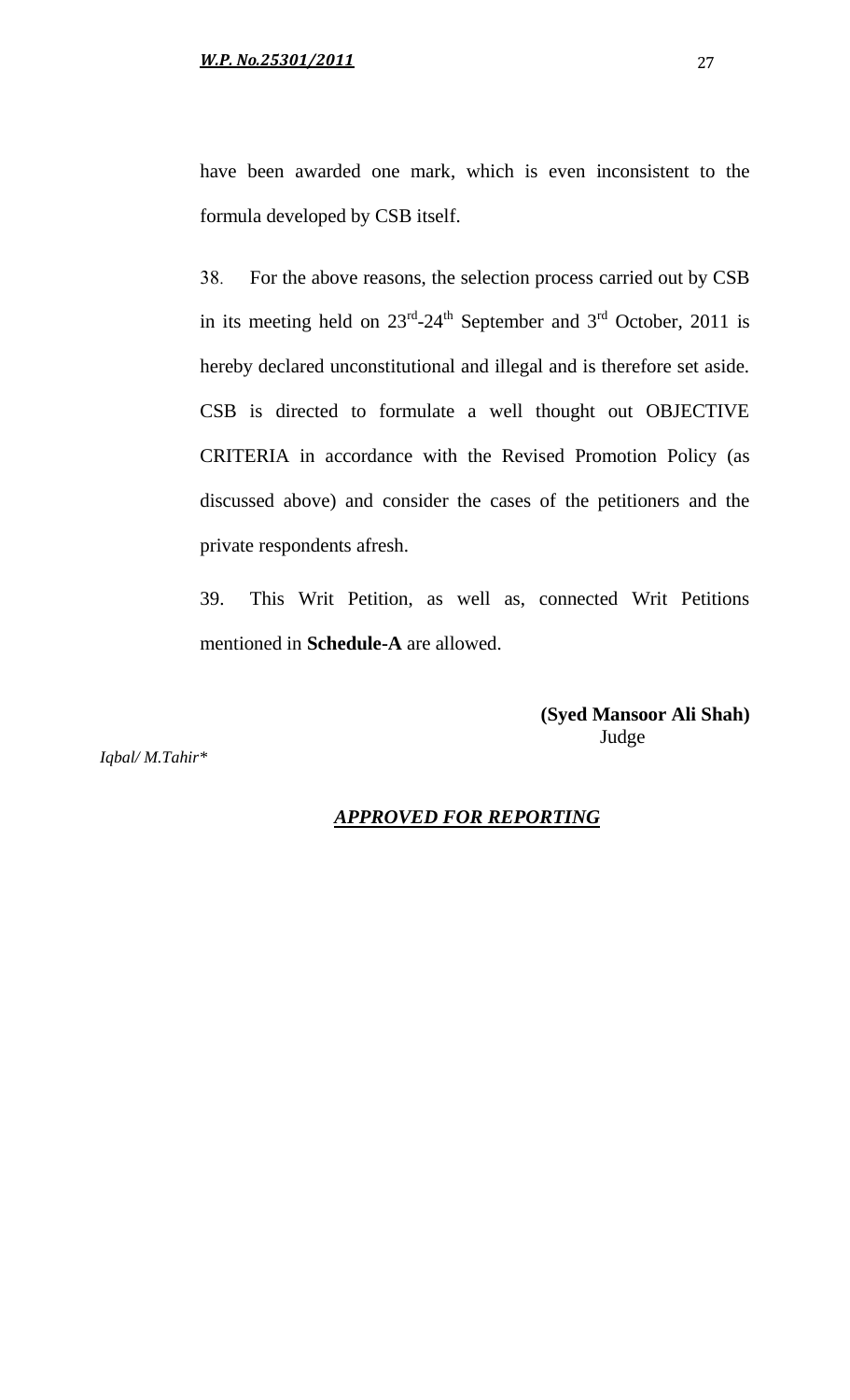| Sr No.         | <b>Number</b>       | <b>Title</b>                                                |
|----------------|---------------------|-------------------------------------------------------------|
| 1              | W.P. No.25300/2011. | Syed Hassan v. Federation of<br>Pakistan etc.               |
| $\overline{2}$ | W.P. No.25299/2011. | Muhammad Nawaz v. Federation<br>of Pakistan etc.            |
| 3              | W.P. No.26541/2011. | Syed Imtiaz Hussain Rizvi<br>v. Federation of Pakistan etc. |
| 4              | W.P. No.25302/2011. | Ahsan Mehmood Mian v. Federation<br>of Pakistan etc.        |

**Schedule A**

**(Syed Mansoor Ali Shah)** Judge

 *Iqbal/M. Tahir\**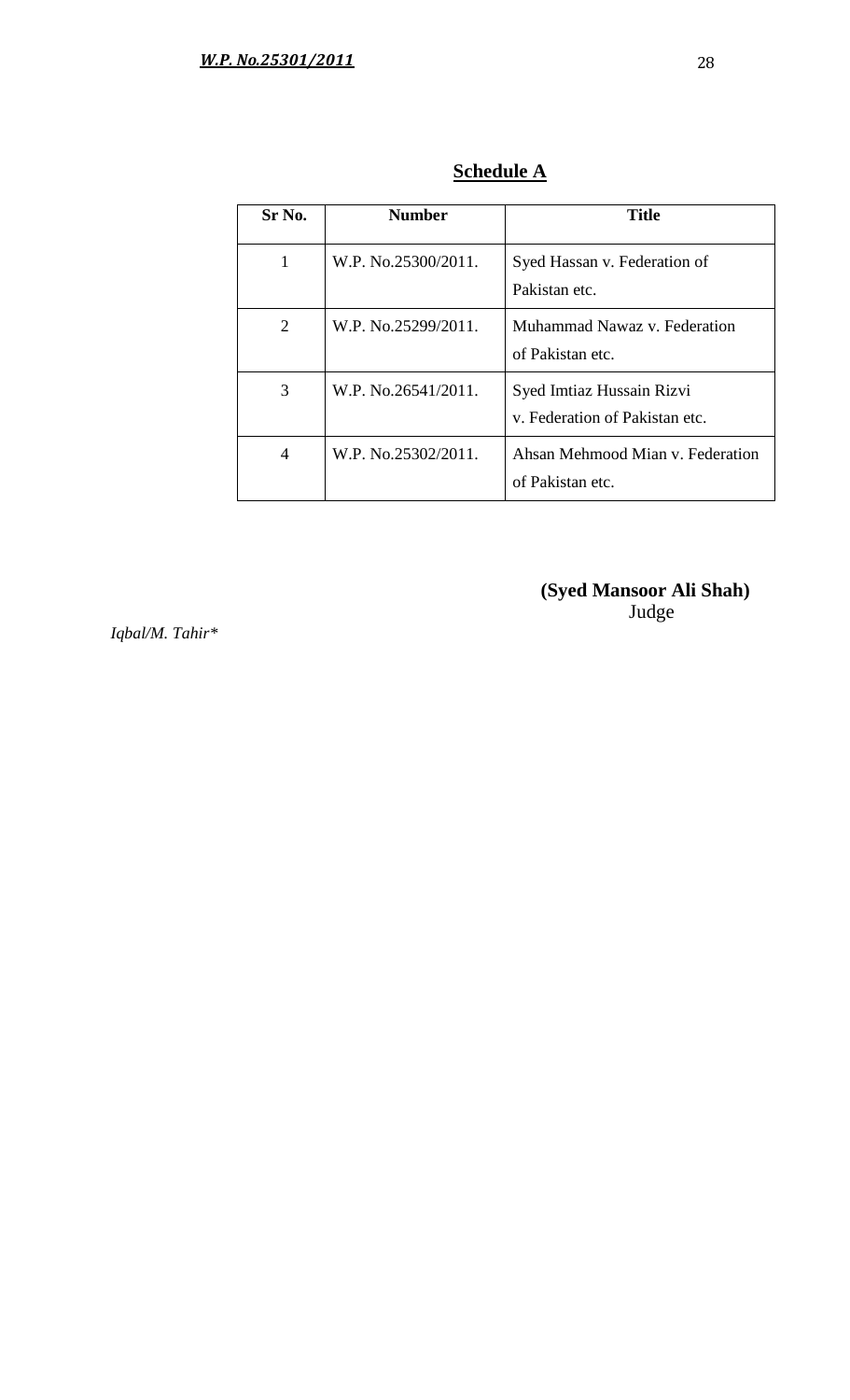# **SCHEDULE-B**

**Annex-I**

#### **LIST OF PARTICIPANTS OF THE CSB'S MEETING HELD ON 23RD SEPETEMBER, 2011 IN THE ESTABLISHMENT DIVISION.**

| 1.  | Former Justice Rana Bhagwandas,<br>Chairman, FPSC/CSB, Islamabad   | Chairman                    |
|-----|--------------------------------------------------------------------|-----------------------------|
| 2.  | Mr. Aftab Shaban Mirani,                                           | Member                      |
|     | <b>Member National Assembly</b>                                    |                             |
| 3.  | Syed Nasir Ali Shah                                                | Member                      |
|     | <b>Member National Assembly</b>                                    |                             |
| 4.  | Mr. Khushnood Akhtar Lashari,                                      | Member                      |
|     | Secretary, Establishment Division                                  |                             |
| 5.  | Mrs. Nargis Sethi,                                                 | Member.                     |
|     | Secretary, Cabinet Division, Islamabad.                            |                             |
| 6.  | Mr. Nasir Mahmood Khan Khosa, Chief                                | Member                      |
|     | Secretary, Government of the Punjab,                               |                             |
|     | Lahore.                                                            |                             |
| 7.  | Mr. Muhammad Abbas, Chief Secretary,                               | Member.                     |
|     | Government of Sindh, Karachi                                       |                             |
| 8.  | Ghulam Dastgir Akhtar, Capt. (R), Chief                            | Member                      |
|     | Secretary, Government of KPK, Peshawar.                            |                             |
| 9.  | Mr. Ahmed Bakhsh Lehri, Chief Secretary,                           | Member                      |
|     | Government of Balochistan, Quetta.                                 |                             |
| 10. | Mr. Javed Iqbal,                                                   | Member.                     |
|     | Secretary, M/o Railways, Islamabad.                                |                             |
| 11. | Mr. Shahid Rashid,                                                 | Member.                     |
|     | Secretary, Textile Division, Islamabad.                            |                             |
| 12. | Mrs. Batool Iqbal Qureshi,                                         | Member.                     |
| 13. | Secretary, M/o Human Rights, Islamabad.<br>Mr. Taimur Azmat Usman, | Co-opted Member             |
|     | Acting Secretary, M/o Information $\&$                             | (For Information Group Item |
|     | Broadcasting, Islamabad.                                           | only)                       |
| 14. | Mr. Javed Noor,                                                    | Co-opted Member             |
|     | DG, Intelligence Bureau, Islamabad.                                | (For Items of Intelligence  |
|     |                                                                    | Bureau only)                |
| 15. | Mr. Javed Mehmood,                                                 | Co-opted Member             |
|     | Secretary, Planning & Development                                  | (For Items of Planning $&$  |
|     | Division, Islamabad.                                               | Development Division only)  |
| 16. | Mr. Anwar Ahmad Khan,                                              | Co-opted Member             |
|     | Secretary, M/o Communication, Islamabad.                           | (For Items of $M$ /o        |
|     |                                                                    | Communication only)         |
| 17. | Shahid Iqbal Lt. Gen. (R),                                         | Co-opted Member             |
|     | Secretary, M/o Defence Production,                                 | (For Items of M/o Defence   |
|     | Rawalpindi.                                                        | Production only)            |
| 18. | Raja Ikram-ul-Haq,                                                 | Co-opted Member             |
|     | Secretary, Ministry of Postal Services,                            | (For Items of M/o Postal    |
|     | Islamabad.                                                         | Services only)              |
| 19. | Mr. Junaid Iqbal Ch.                                               | Co-opted Member             |
|     | Secretary, Capital Administration &                                | (For Items of Capital       |
|     | Development Division, Islamabad.                                   | Administration &            |
|     |                                                                    | Development Division only)  |
| 20. | Mr. Qamar Zaman, Maj. (R)                                          | Co-opted Member             |
|     | Secretary, M/o Professional and Technical                          | (For Items of M/o           |
|     | Training, Islamabad.                                               | Professional and Technical  |
|     |                                                                    | Training only).             |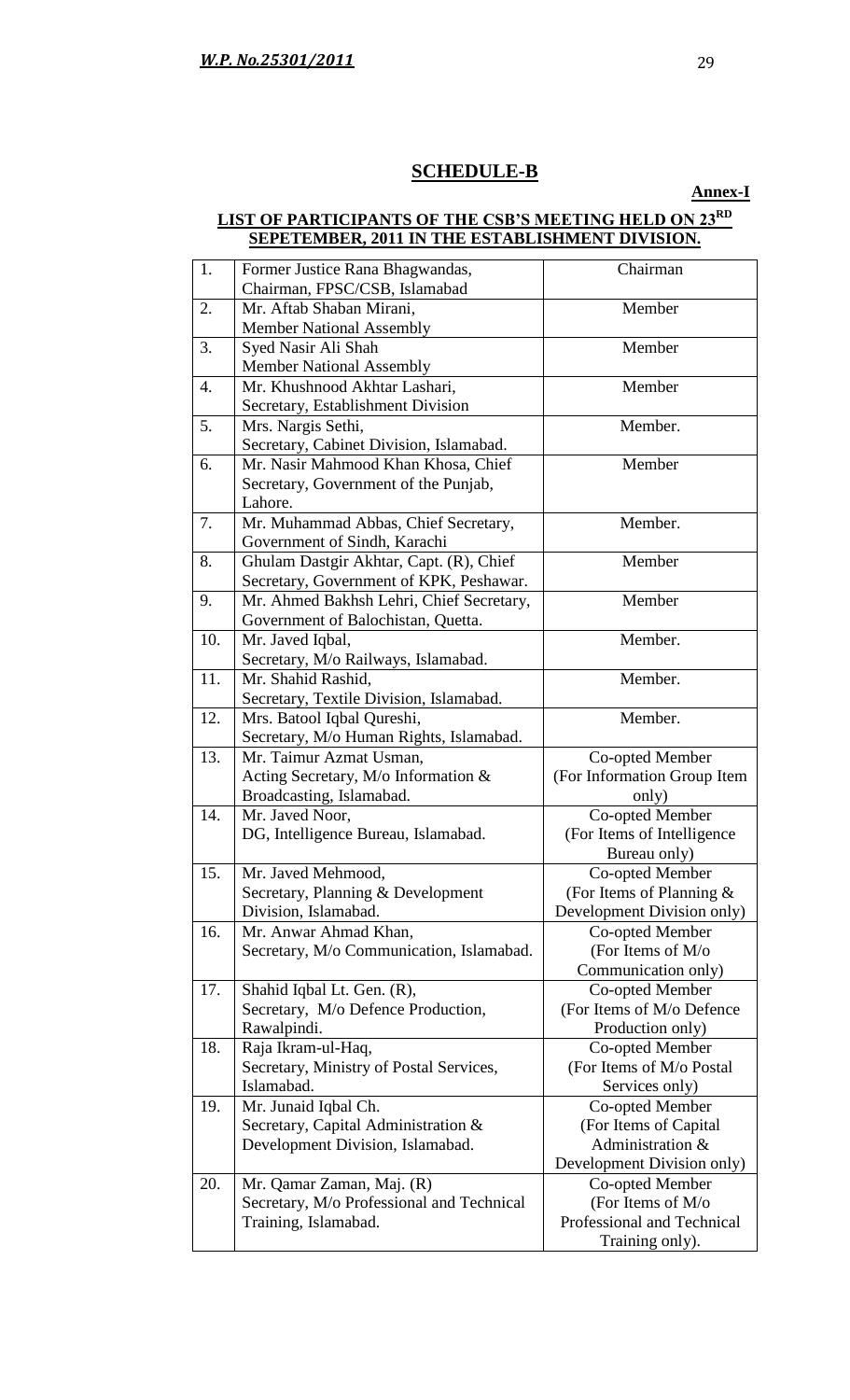### **Annex-I**

### **LIST OF PARTICIPANTS OF THE CSB'S MEETING HELD ON 24 th SEPETEMBER, 2011 IN THE ESTABLISHMENT DIVISION.**

| 1.  | Former Justice Rana Bhagwandas,<br>Chairman, FPSC/CSB, Islamabad | Chairman                                 |
|-----|------------------------------------------------------------------|------------------------------------------|
|     |                                                                  |                                          |
| 2.  | Mr. Aftab Shaban Mirani,                                         | Member                                   |
|     | <b>Member National Assembly</b>                                  |                                          |
| 3.  | Syed Nasir Ali Shah                                              | Member                                   |
|     | <b>Member National Assembly</b>                                  |                                          |
| 4.  | Mr. Khushnood Akhtar Lashari,                                    | Member                                   |
|     | Secretary, Establishment Division                                |                                          |
| 5.  | Mrs. Nargis Sethi,                                               | Member.                                  |
|     | Secretary, Cabinet Division, Islamabad.                          |                                          |
| 6.  | Mr. Nasir Mahmood Khan Khosa, Chief                              | Member                                   |
|     | Secretary,                                                       |                                          |
|     | Government of the Punjab, Lahore.                                |                                          |
|     |                                                                  | Member.                                  |
| 7.  | Mr. Muhammad Abbas, Chief Secretary,                             |                                          |
|     | Government of Sindh, Karachi                                     |                                          |
| 8.  | Ghulam Dastgir Akhtar, Capt. (R), Chief                          | Member                                   |
|     | Secretary,                                                       |                                          |
|     | Government of KPK, Peshawar.                                     |                                          |
| 9.  | Mr. Ahmed Bakhsh Lehri, Chief Secretary,                         | Member                                   |
|     | Government of Balochistan, Quetta.                               |                                          |
| 10. | Mr. Javed Iqbal,                                                 | Member.                                  |
|     | Secretary, M/o Railways, Islamabad.                              |                                          |
| 11. | Mr. Shahid Rashid,                                               | Member.                                  |
|     | Secretary, Textile Division, Islamabad.                          |                                          |
| 12. | Mrs. Batool Iqbal Qureshi,                                       | Member.                                  |
|     | Secretary, M/o Human Rights, Islamabad.                          |                                          |
| 13  | Syed Athar Ali, Lt. Gen. (R)                                     | Co-opted Member                          |
|     | Secretary, M/o Defence, Rawalpindi                               | (For Items of M/o Defence                |
|     |                                                                  | only)                                    |
| 14. | Mr. Muhammad Saleem Khan,                                        | Co-opted Member                          |
|     | Secretary, M/o Ports & Shipping,                                 | (For Items of M/o Ports &                |
|     | Islamabad.                                                       | Shipping only)                           |
| 15. | Mr. Shafqat Hussain Naghmi,                                      | Co-opted Member                          |
|     | Secretary, Board of Investment, Islamabad.                       | (For Items of Board of                   |
|     |                                                                  | Investment only)                         |
| 16. | Mr. Salman Bashir,                                               | Co-opted Member                          |
|     | Secretary, M/o Foreign Affairs, Islamabad.                       | (For Items of M/o Foreign                |
|     |                                                                  |                                          |
|     |                                                                  | Affairs only)                            |
| 17. | Khawaja Siddique Akbar,                                          | Co-opted Member                          |
|     | Secretasry, M/o Interior, Islamabad.                             | (For Items of M/o Interior               |
|     |                                                                  | $&$ PSP only)                            |
| 18. | Syed Shabbir Ahmed,                                              | Co-opted Member                          |
|     | Commandant, National Police Academy,                             | (For PSP Items only)                     |
|     | Islamabad.                                                       |                                          |
| 19. | Dr. Wasim Kausar,                                                | Co-opted Member                          |
|     | Director General, National Police Bureau,                        | (For PSP Items only)                     |
|     | Islamabad.                                                       |                                          |
| 20. | Mr. Fiaz Ahmad Khan, PPO/IGP, Govt. of                           | Co-opted Member                          |
|     | Khyber Pakhtunkhwa, Peshawar.                                    | (For PSP Items only)                     |
| 21. | Mr. Javed Iqbal, PPO/IGP Govt. of the                            | Co-opted Member                          |
|     | Punjab, Lahore.                                                  | (For PSP Items only).                    |
| 22. |                                                                  |                                          |
|     |                                                                  |                                          |
|     | Rao Amin Hashim, PPO/IGP, Govt. of<br>Balochistan, Quetta.       | Co-opted Member<br>(For PSP Items only). |